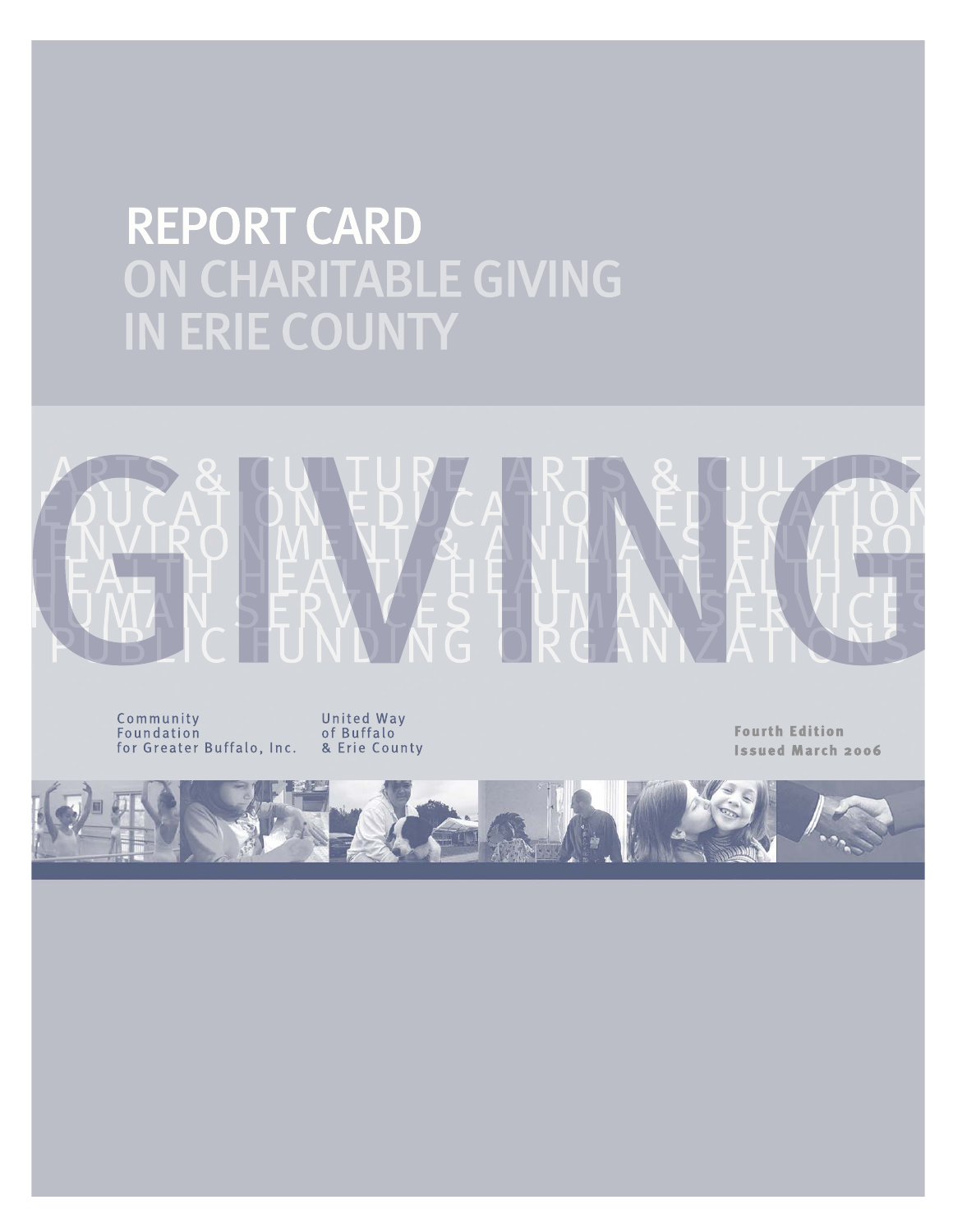*Taken together, four key themes emerging from this year's Report Card on Charitable Giving in Erie County send mixed signals about giving and the health of our nonprofit sector, continuing a trend observed in past reports:* 

*key themes*

*Total direct public contributions to Erie County bellwethers reached a five-year high in 2004, but did not keep pace with inflation.* 

*Overall giving trends masked uneven experiences for bellwethers categorized by sector, with nearly as many individual bellwethers seeing declines as gains in charitable giving.*

*Current fiscal and operational challenges were revealed in communications with bellwether CEOs in 2005.* 

*In 2004 significantly more bellwethers had responded to trends in giving by taking cost-cutting and revenue-enhancing measures, as compared to 2003.* 

*This report addresses these key themes. It also highlights significant short- and long-term trends, in answering the following questions relating to philanthropy in this region:*

*short- and long-term trends*

*What are our sources of charitable donations? How much do we give, and to which bellwethers?*

*How are these trends consistent with prior years and/or national trends, and how do they differ?* 

*How have bellwethers responded to trends in giving?* 

*How can these findings inform a strategy that addresses the most critical issues challenging this region's nonprofit sector?* 

*We extend our sincere gratitude and appreciation for the continued participation, time and effort of this year's 60 participating bellwethers. We are also grateful to the following groups with whom we intend to work collaboratively in an effort to distribute the Report Card widely and facilitate learning and action:* 

- *The Association of Fundraising Professionals, Western New York Chapter*
- Leave a Legacy<sup>™</sup>
- *Western New York Grantmakers Association*
- *Western New York Planned Giving Consortium*

*Thank you for your interest in philanthropy and charitable giving as well as the long-term sustainability of our vital nonprofit sector in Erie County. Our organizations have been pleased to work together on this publication and will continue to explore ways in which we can collaborate to facilitate action that results from this report.* 

*Sincerely,* 

Gail Johnstone

*Gail Johnstone, President/CEO Community Foundation for Greater Buffalo, Inc.*

*Robert D. Gioia, Chair, Board of Directors Community Foundation for Greater Buffalo, Inc.*

Aplene 7. Kaukus

*Arlene Kaukus, President United Way of Buffalo & Erie County*

*Jeremy M. Jacobs, Jr., Chair, Board of Directors United Way of Buffalo & Erie County*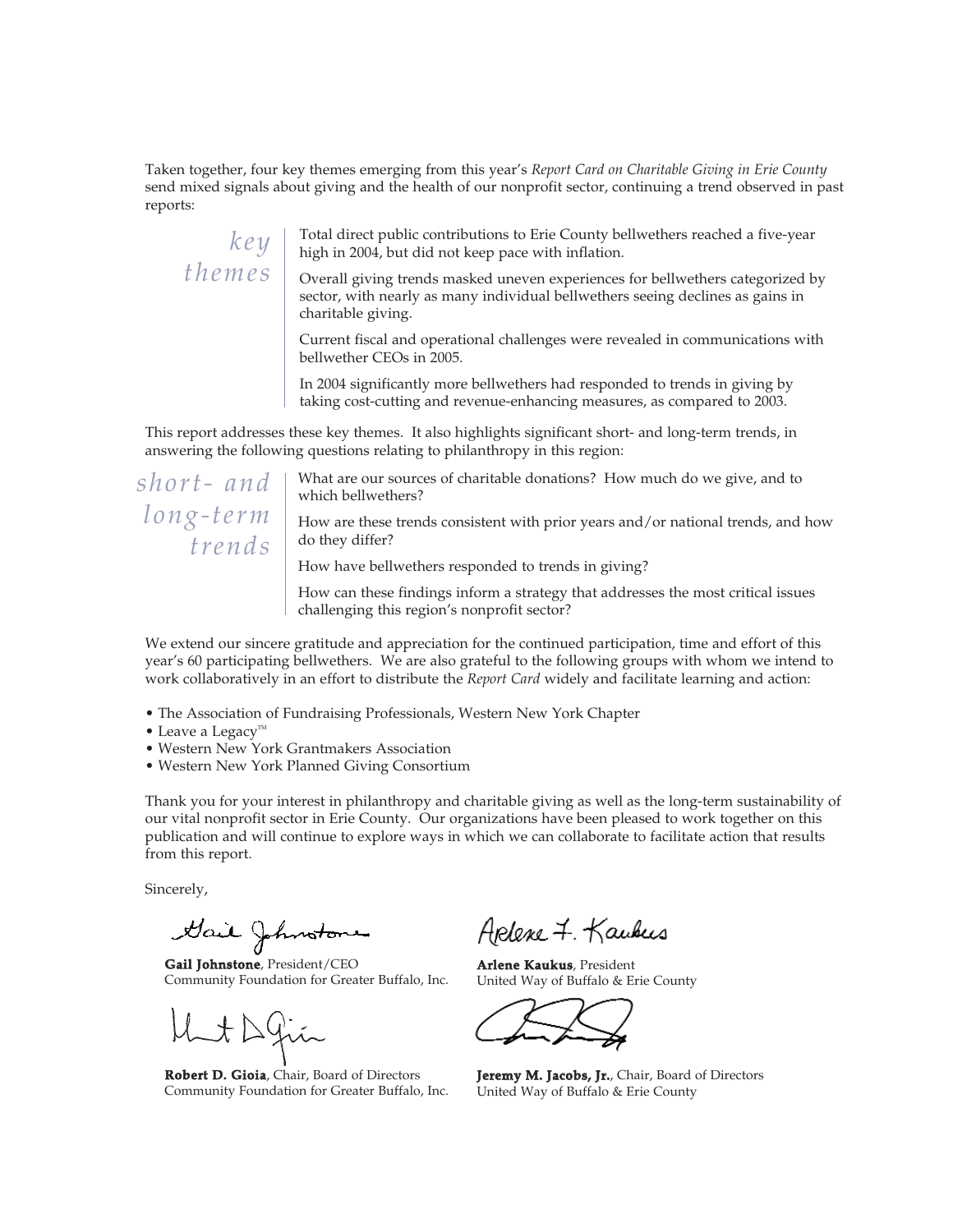# CHARITABLE<br>GIVING CHARITABLE

## Table of Contents

| III. Main Themes for 2004 <b>Marshall</b> 11. Main Themes for 2004 <b>Marshall</b> 11. |  |
|----------------------------------------------------------------------------------------|--|
| IV. 2004 Key Findings Consistent with Prior Years and National Trends  10              |  |
| V. 2004 Findings Differing from Prior Years and National Trends  13                    |  |
|                                                                                        |  |
|                                                                                        |  |

*In cooperation with: Association of Fundraising Professionals, Western New York Chapter*

*Leave a Legacy™*

*Western New York Grantmakers Association Western New York Planned Giving Consortium*

#### *Researched and produced by:*

*Institute for Local Governance and Regional Growth University at Buffalo The State University of New York* 

*Cover photo credit: Ballet Dancers – Bruce Fox/Chautauqua Institution*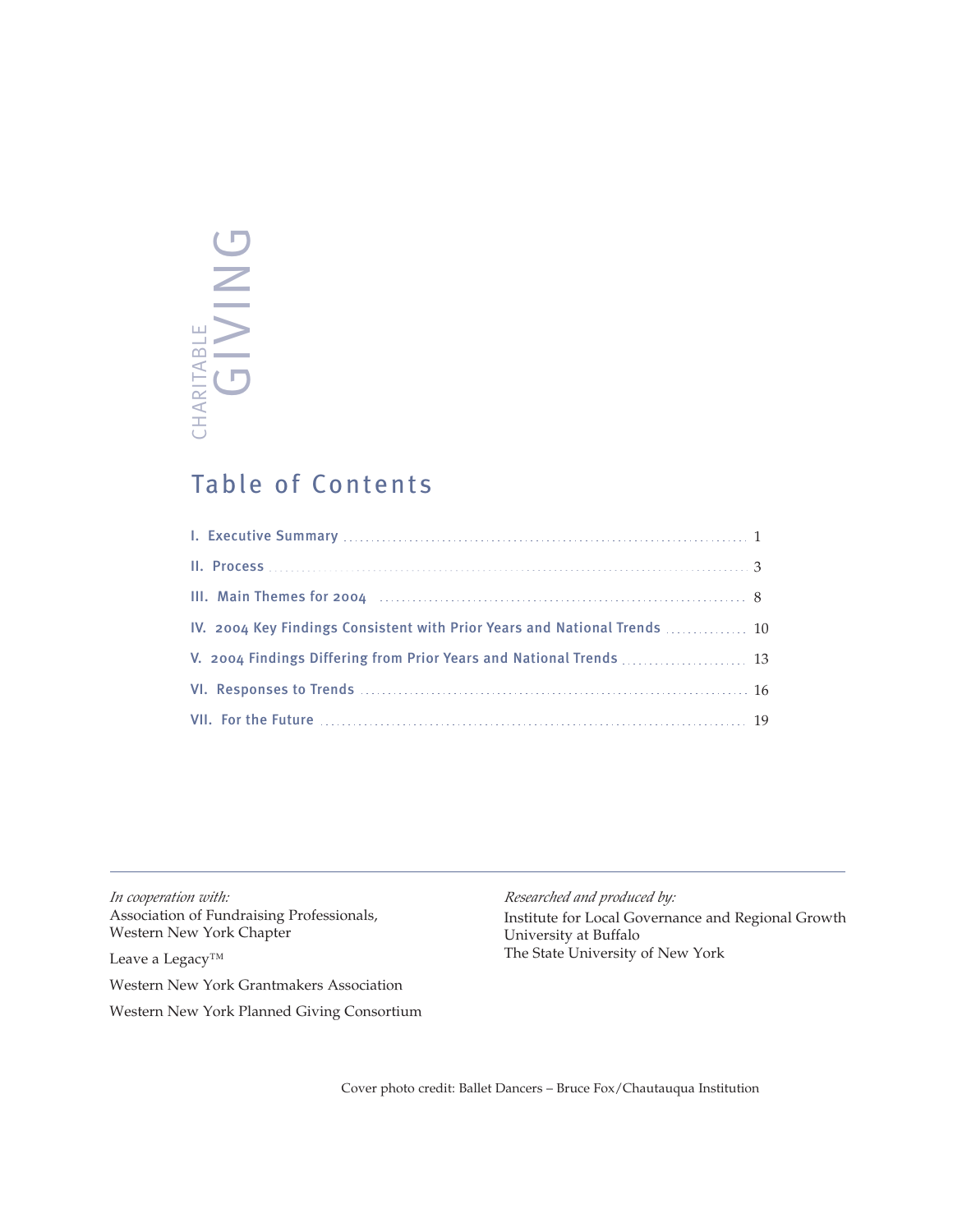## I. Executive Summary

*This Report Card, the fourth in a series released since 2002, documents charitable giving in Erie County. Data cover the five years from 2000 through 2004 as reported by 60 bellwether nonprofit organizations representing five nonprofit service sectors (Arts & Culture, Education, Environment-Animals, Health, and Human Services) and one nonprofit funder category (Public Funding Organizations). Funding challenges at the time of the survey, conducted in summer 2005, prevented two of the study's 62 original bellwethers from participating; data for prior years have been adjusted to ensure comparability.* 

*The report highlights key themes for 2004, short- and long-term trends since 2000 and relevant national comparisons. Among the findings:*

#### Charitable Giving

*key findings*

*Total direct public contributions to Erie County's 60 participating bellwethers totaled \$174.8 million in 2004, representing a 1.7 percent increase from 2003 and 1.6 percent since 2000. The increase did not keep pace with inflation, which was 3.5 percent between 2003 and 2004 and 11.6 percent between 2000 and 2004. It also trailed national gains of 5.0 percent from 2003 to 2004 and 8.0 percent from 2000 to 2004 (Section III-1).*

*Giving impact was mixed. Slightly more than half of Erie County's bellwethers—32 of 60 reported increased donations in 2004 relative to 2003, with the remainder receiving the same or a decreased level of contributions. Over one-third of bellwethers had lower contributions in 2004 than in 2000 (Section III-2).* 

*Consistent with prior years and national patterns, individual donors were the largest source of giving, accounting for over half (53 percent) of total contributions to bellwethers. Individual giving levels were up 10.3 percent since 2003, outpacing the 4 percent comparable national increase. Most individual donations to Erie County bellwethers came in small amounts, with over 75 percent of 337,000 individual donations in 2004 under \$100 (Section IV-2).*

*Despite a slight 2 percent increase between 2003 and 2004 in bequest gifts (a subset of individual donations), bequest gift levels to Erie County bellwethers were down 29 percent since 2000 in contrast to stable national levels (Section V-3).* 

*Businesses accounted for 19 percent of total contributions to Erie County bellwethers in 2004. Business giving was up 75 percent since 2000, far outpacing the comparable national increase of 12 percent. Foundation donations, which accounted for 16 percent of contributions, were down in 2004, but remained up 21 percent since 2000, a pace exceeding national levels (Section V-2)*.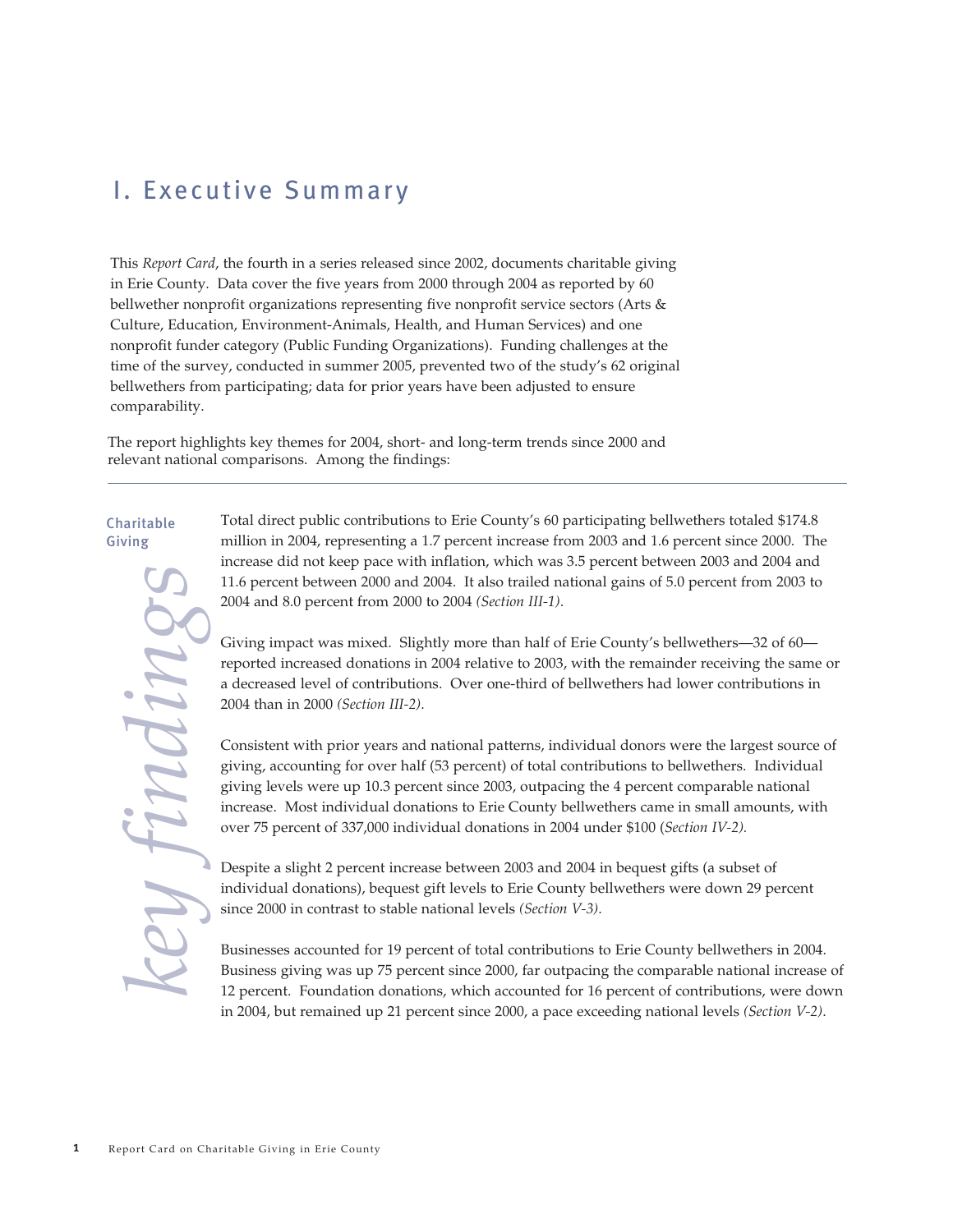*Over forty percent of bellwethers identified individual donations as their single top fundraising priority over the next 12 months (Section VI-4).* 

*Half of bellwethers reported that reductions in charitable giving or government funding in 2004 negatively affected service capacity and clients. One-third of bellwethers offered fewer program services and over one-third made layoffs (Section VI-2). Fewer clients received services and some had longer waits (Section VI-1).* 

*Bellwethers pursued a multi-pronged approach to giving trends. Greater collaboration was the most frequently cited cost-containment measure, while increased fundraising, cited by 56 percent of bellwethers, was the most common revenue-enhancing response (Section VI-2).*

*The percentage of bellwethers taking some active response to adapt to trends in giving was up sharply, from 60 percent in 2003 to 98 percent in 2004 (Section VI-2)*.

> *Unseen in the data for 2004 in this report are significant ongoing challenges for Erie County nonprofits. Bellwethers reported that lack of funding, personnel cuts and reorganizations in 2005 made completing this year's survey more difficult than in the past and prevented two original bellwethers from participating. Continuing fiscal and operational challenges raise critical issues and questions. These questions require dialogue, collaboration and action at various levels—individual agencies, the six nonprofit sectors, the entire nonprofit community and the broader community as a whole. With action at every level, the future of our nonprofit community can be focused and self directed rather than one that simply happens.*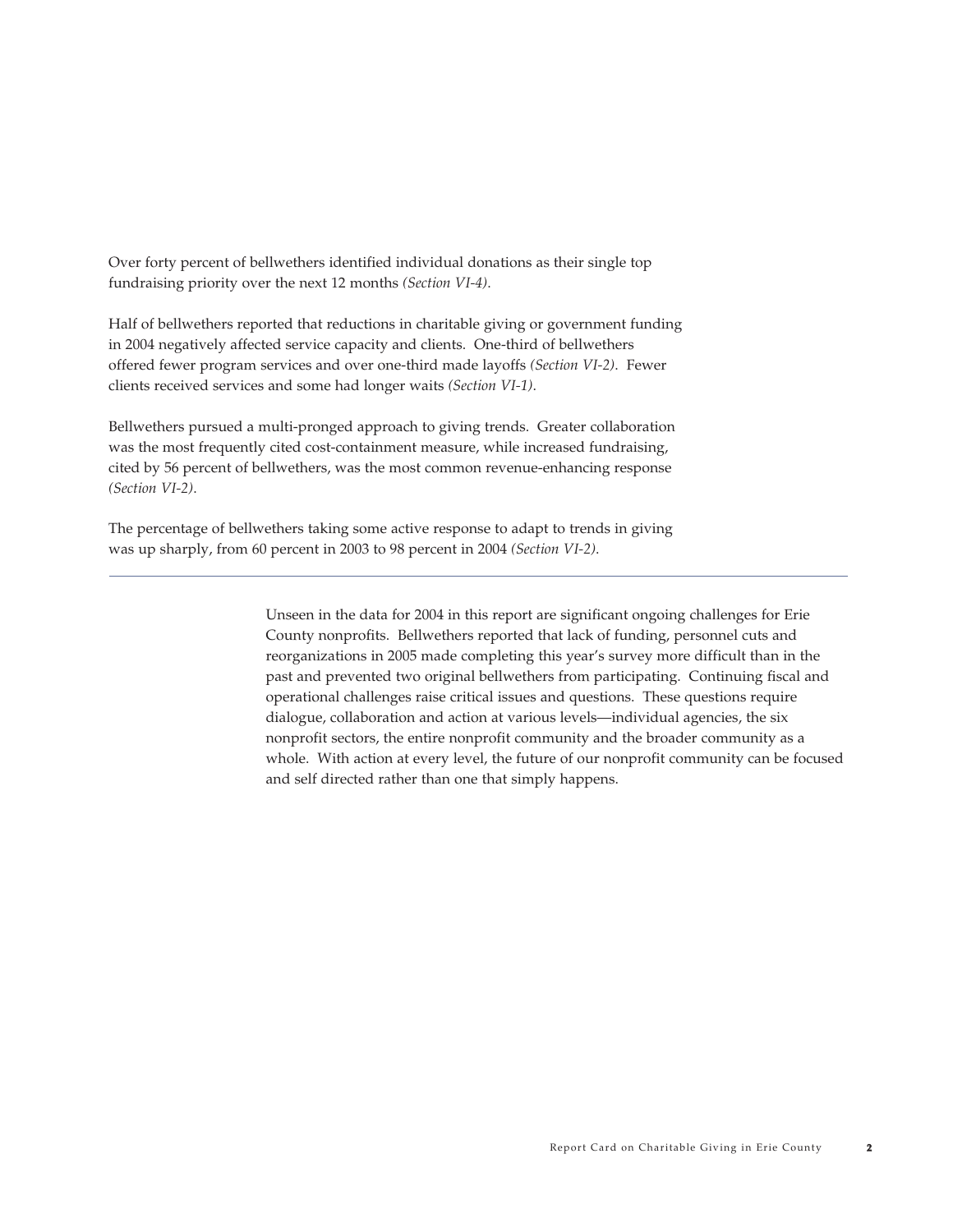## II. Process

Scope. *Because two of the original bellwethers could not participate this year, the 2004*

*Report Card draws on charitable giving data from 60 bellwether organizations in Erie County. Like the broader nonprofit community, the bellwethers vary in size, mission and organizational structure. Collectively they represent a cross-section of the nonprofit community across six philanthropic sectors: Arts & Culture; Education; Environment-Animals; Health; Human Services; and Public Funding Organizations. These bellwethers received the bulk of total philanthropic gifts to these six nonprofit sectors in Erie County.* 

*This year's report covers five years of data from 2000 to 2004. Unlike prior years, data from 1998 and 1999 have been omitted to highlight the effects of (and potential recovery from) the significant factors that influenced levels of local charitable giving and demand for nonprofit services from 2000 to 2004. These factors include a major stock market decline between 2000 and 2002, the impact of events of September 11, 2001, and a local government funding crisis in recent years.*

## *Arts & Culture (11)*

African American Cultural Center Buffalo and Erie County Historical Society Buffalo Fine Arts Academy – Albright-Knox Art Gallery Buffalo Philharmonic Orchestra Society El Museo Hallwalls just buffalo literary center Pick of the Crop Dance Shea's Performing Arts Center Studio Arena Theatre

Western New York Public Broadcasting Association

Collecting the data. *A survey solicited data on philanthropic trends, including total direct public donations as reported on the Internal Revenue*

## *Education (10)*

Buffalo & Erie County Public Library Foundation Buffalo Prep Buffalo Seminary Buffalo State College Canisius College The Gow School King Urban Life Center Nichols School of Buffalo St. Mary's School for the Deaf University at Buffalo

*Service Form 990, as well as the sources and uses of these donations. The survey also solicited bellwethers' responses to current levels of giving, the impacts on clients of cutbacks in government funding and anticipated sources for additional funding. Data on national trends for 2004 came from the 2005 Giving USA report, an annual national-level report published by the American Association of Fundraising Counsel (AAFRC) Trust for Philanthropy.*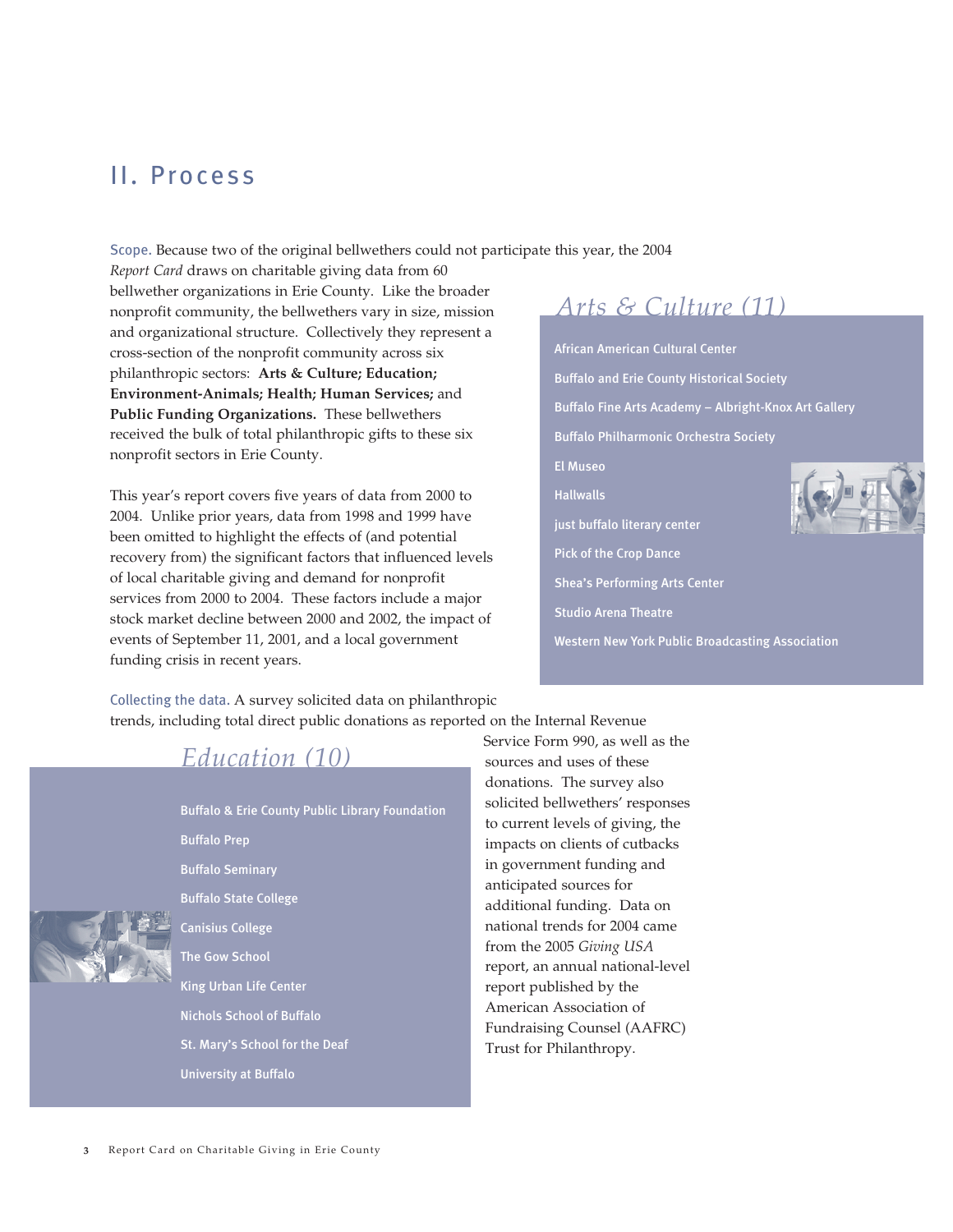*To improve the efficiency of the data collection process, this year's survey was separated into two parts – one to be completed by the bellwether chief executive officer and the other by the bellwether board chair. The CEO survey provided most of the data, including all fiscal data and other information on trends in giving and bellwether responses to these trends.*

## Buffalo Olmsted Parks Conservancy Buffalo Society of Natural Sciences - Buffalo Museum of Science (including Tifft Farm Nature Preserve) Erie County Society for the Prevention of Cruelty to Animals Hamburg Natural History Center Hawk Creek Wildlife Center Zoological Society of Buffalo *Environment-Animals (6)*

*The shorter board chair survey addressed issues of board governance and strategies for the future. Bellwethers could complete the survey online via a web-based interface. Nine bellwethers completed the survey online.* 

*The survey was distributed to bellwethers in mid May 2005 with a request for completion by August 1, 2005. Response by this deadline was unusually low, perhaps due to the economic and operational difficulties experienced by many bellwethers, but by late September 2005 there were 60 completed surveys. Two of the original bellwethers, the American Lung Association of Western New York and the YWCA of Greater Buffalo, were unable to participate this year. Unlike past years, the Buffalo and Erie County Library submitted data for its Library Foundation only, rather than both the*

### *Health (10)*

AIDS Community Services of Western New York American Red Cross, Greater Buffalo Chapter Buffalo Hearing and Speech Center Catholic Health System Children's Hospital of Buffalo Foundation Hauptman-Woodward Medical Research Institute Hospice Buffalo Kaleida Health System Elizabeth Pierce Olmsted, MD Center for the Visually Impaired Roswell Park Cancer Institute

*Library itself and Foundation as separate entities. Consequent adjustments to the data are described in Analyzing the Data below.* 

*Based on the unusually low survey response rate by the August 1 deadline, 14 bellwether executives were contacted to obtain insights on their organization's greatest challenges, opportunities and information needs in an uncertain current funding environment. Findings from these calls inform this year's Report Card.* 

Analyzing the Data. *Analyses of charitable giving relied on data collected from this year's and previous surveys. Data are reported in the aggregate and, when*

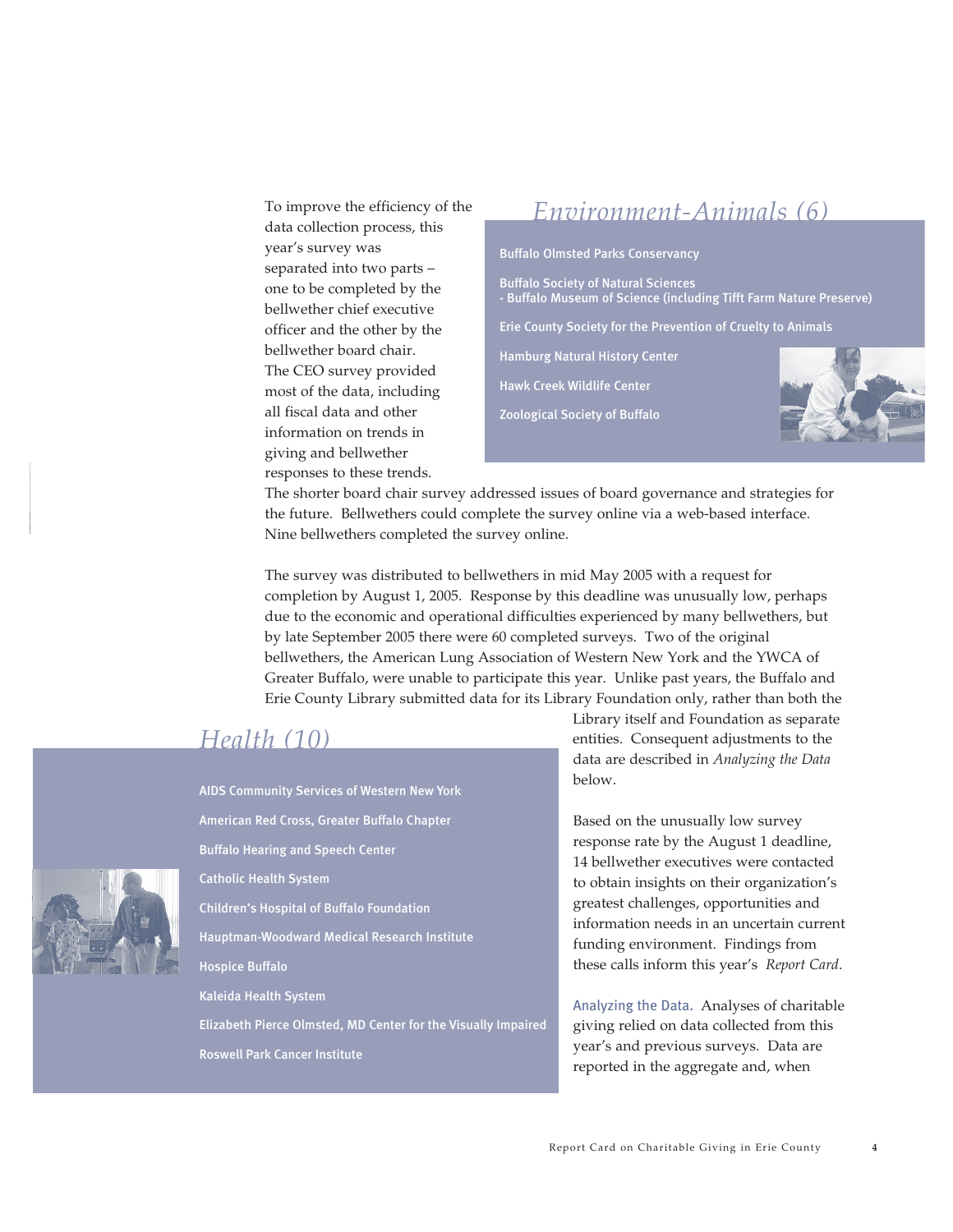*appropriate for a closer look, disaggregated by bellwether sector. Because of the dominance of large bellwethers and the small sample size by sector, trends may reflect the experience of a single large bellwether having an exceptional year. The report notes when this appears to be the case.* 

*To ensure comparability of findings to earlier report cards, data for prior years were adjusted to exclude data for the bellwethers that were unable to participate this year. Prior years' data were also adjusted for one bellwether that had misreported contributions that flowed between its serviceproviding arm and foundation.* 

*Data in this report also reflect a change in reporting by the United Way of Buffalo and Erie County—a change that has been implemented over the past five years—to exclude donations from individuals residing outside Erie County who are employed by local businesses and who have earmarked their donations for organizations located outside Erie County.* 

*This year's report excludes an analysis of bellwether revenues. The change recognizes the complexity of comparing revenues between distinct types of bellwethers. For example, some bellwethers are foundations, whose primary goal is to raise funds, while others are service providing organizations that sustain their mission through*

## *Human Services (17)*

Boys and Girls Clubs of Buffalo & Erie County Boy Scouts (Greater Niagara Frontier Council) Buffalo Urban League Child and Family Services City Mission Cradle Beach Camp Food Bank of Western New York Girl Scouts of Buffalo & Erie County Harvest House Hispanics United of Buffalo Hopevale International Institute Meals on Wheels of Buffalo & Erie County Mental Health Association of Erie County Native American Community Services Planned Parenthood of Buffalo & Erie County YMCA of Greater Buffalo

*fundraising conducted on their own or through support from other fundraising and grantmaking organizations. Moreover, variation in the ways bellwethers define and*

## *Public Funding Organizations (6)*



Arts Council in Buffalo & Erie County Community Foundation for Greater Buffalo, Inc. Foundation for Jewish Philanthropies Jewish Federation of Greater Buffalo United Way of Buffalo & Erie County United Way of the Tonawandas

*report revenues make comparisons problematic, even within bellwether sectors.* 

*Recognizing significant variation in bellwether purpose and structure as well as considerable flux in the nonprofit community, this year's report foregoes much detail contained in last year's report to highlight*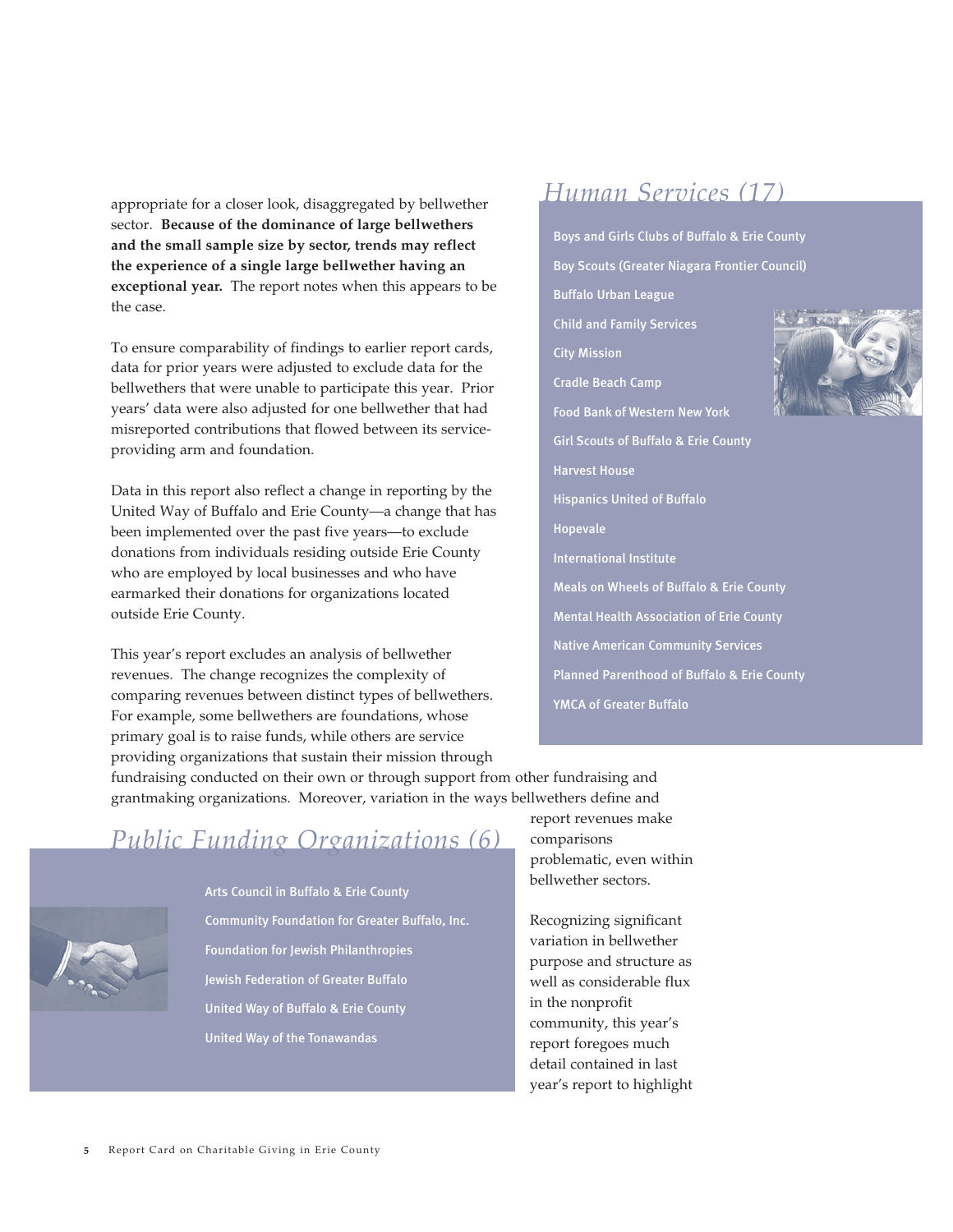*short- and long-term themes. The report also points out significant consistencies and peculiarities of Erie County bellwethers over time and relative to their national counterparts. Finally, the report takes advantage of a special survey of bellwether CEOs and board chairs to forecast the road ahead for nonprofits responding to a challenging funding environment.* 

Assumptions. *This Report Card assumes that contributions to Erie County's nonprofit bellwethers come primarily from sources in the eight counties of Western New York (Allegany, Cattaraugus, Chautauqua, Erie, Genesee, Niagara, Orleans, Wyoming). However, a spot check revealed that many bellwethers do seek and have successfully obtained donations from outside the region. To the extent that this report's assumption does not hold—that is, that significant donations come from sources beyond the region—the findings overstate regionbased support of Erie County's nonprofit sector even though they are an accurate gauge of total direct public support to Erie County's bellwethers.*

#### Definitions

*Below are definitions of key terms used within this report.*

Direct public contributions - *Grants or gifts made directly and voluntarily to an organization by individuals, businesses, foundations or other entities for which the donor does not receive any goods or services from the recipient. Total direct public contributions are reported on Line 1a of Form 990.* 

Government funding - *Grants from a government agency to an organization, the primary purpose of which is to enable the organization to directly benefit the public. Governmental contributions are reported on Line 1c of Form 990.* 

Capital contributions - *Contributions made by individuals, businesses, foundations and other entities that are restricted for capital projects and not available for an organization's general operations.* 

Bequests - *Contributions made through a will.*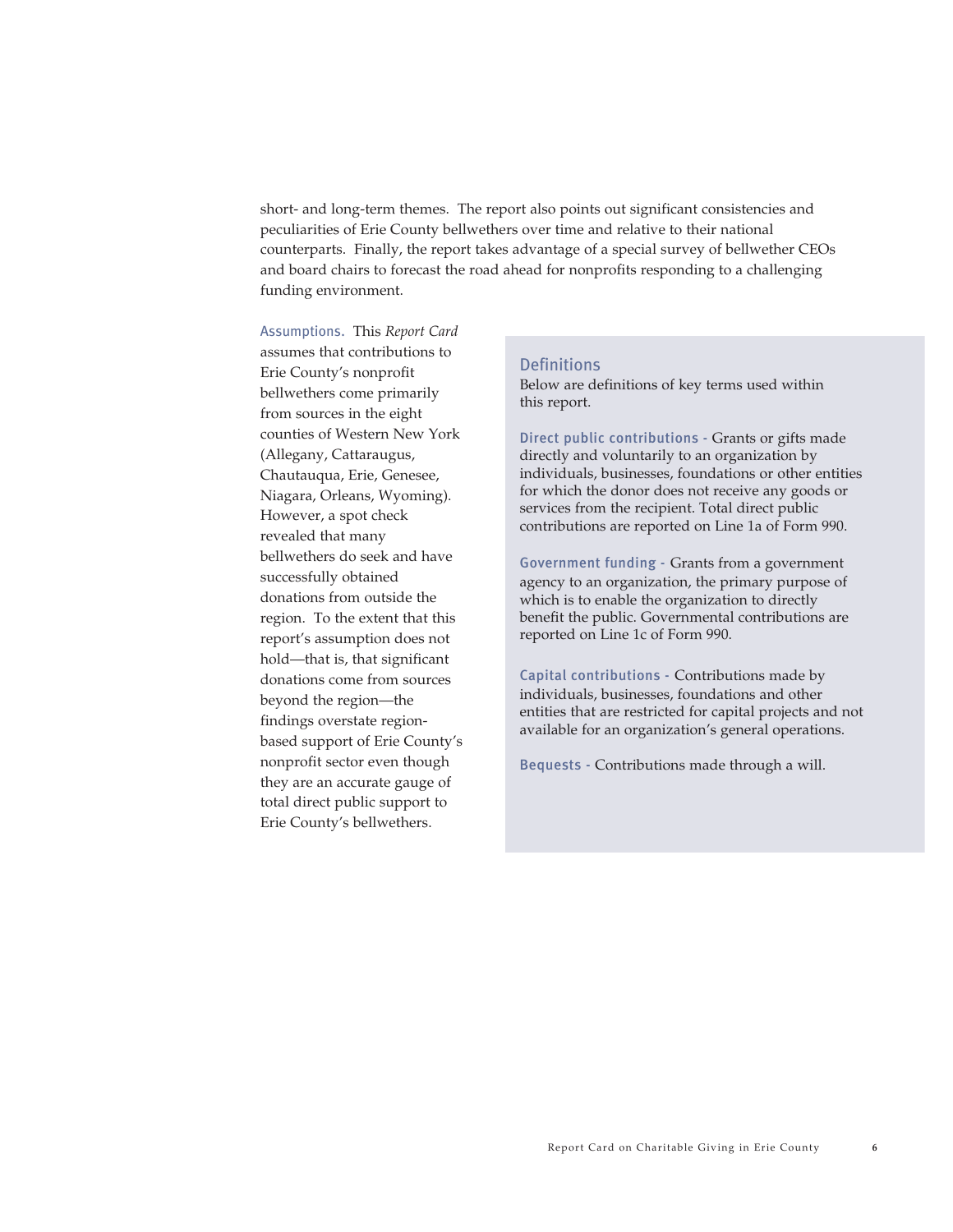| C              | Н. | $\mathsf{A}$    | $\mathsf{R}$ | ٠            | т                                                                                                               | $\mathsf{A}$ | B                            |
|----------------|----|-----------------|--------------|--------------|-----------------------------------------------------------------------------------------------------------------|--------------|------------------------------|
| L              | Е  | G               | ٠            | $\mathbf V$  | T                                                                                                               | N            |                              |
| G              |    | $\mathbf V$     | T            | N            | G                                                                                                               | $\Gamma$     | ERIE COUNTY<br>н             |
| $\mathsf{A}$   | R  | ı               | T            | $\mathsf{A}$ | $\mathsf B$                                                                                                     | L            | $\leq$<br>E<br><b>T</b>      |
| G              |    | $\mathbf V$     | T            | N            | G                                                                                                               |              | Н                            |
| $\overline{A}$ | R  | г               | T            | $\mathsf{A}$ | $\mathsf{B}$                                                                                                    | CHARITABLE   | Е<br>$\overline{\mathbf{C}}$ |
| G              |    | Four key themes |              |              | send mixed signals about                                                                                        |              | Н                            |
| A              | R  |                 |              |              | GIVING<br>and the health of our nonprofit sector                                                                |              |                              |
| $\overline{G}$ |    |                 |              |              | in the set of the set of the set of the set of the set of the set of the set of the set of the set of the set o |              | H                            |
|                |    |                 |              |              | A R I T A B L E                                                                                                 |              |                              |
| H.             |    |                 |              |              | V I N G G I V                                                                                                   |              |                              |
| T,             | N  |                 |              |              | GGGIVI                                                                                                          |              | N                            |

*7 Report Card on Charitable Giving in Erie County*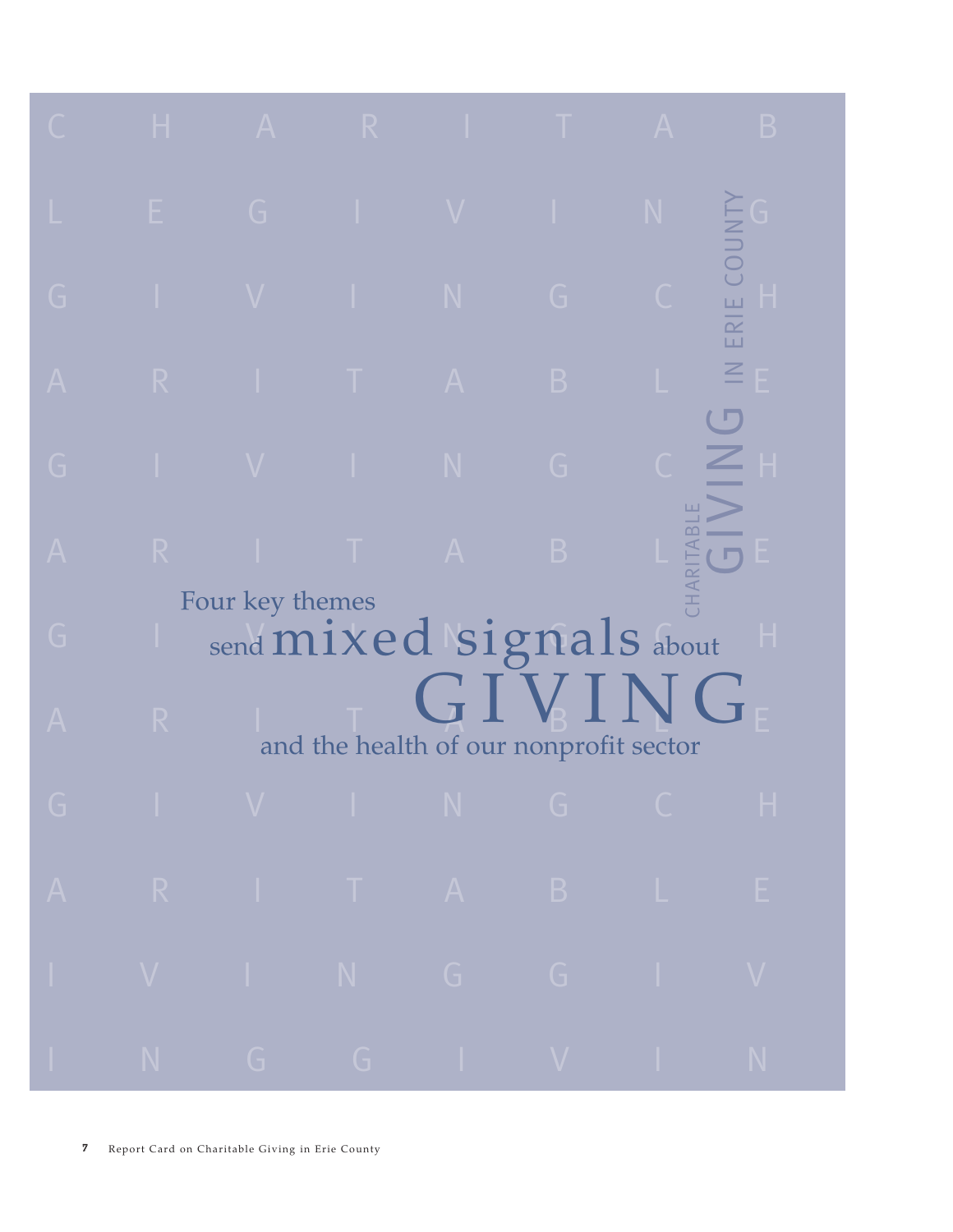## III. Main Themes for 2004

#### 1. Total direct public contributions reached a five-year high, but did not keep pace with inflation.

*Total direct public contributions to Erie County's bellwethers reached a five-year high of \$174.8 million in 2004. This was up a slight 1.7 percent from 2003 (and 1.6 percent from 2000) and represented a 14 percent rebound from the 2002 low of \$154 million (Chart 1).* 

*This trend mirrored the direction of national charitable giving trends, which also reached a high in 2004. However, it did not keep pace with inflation, which was 3.5 percent between 2003 and 2004 and 11.6 percent between 2000 and 2004.1 It also trailed the national rate of recovery, which has been more robust, with charitable donations increasing 5 percent from 2003 and 8 percent from 2000.* 

#### 2. Overall trends masked uneven patterns of giving for individual bellwethers and bellwethers grouped by sector.

*Although total direct contributions to the collective group of bellwethers registered a net gain between 2003 and 2004, nearly half of the individual bellwethers—28 of 60—reported a decrease or no change in their total direct public contributions between 2003 and 2004 (Chart 2). Among these 28, contributions to five bellwethers dropped below the Report Card's minimum threshold requirement for participation, namely, \$150,000 in contributions over three years. Between 2000 and 2004, 22 bellwethers saw a decrease in contributions, while 37 reported an increase and one bellwether experienced no change.* 

*These mixed experiences by individual bellwethers translated into mixed experiences by bellwethers grouped by sector, trends elaborated later in this report. Overall, four philanthropic sectors–Arts & Culture, Environment-Animals, Health, and Human Services–experienced increases in charitable giving between 2003 and 2004 and between 2000 and 2004, while two sectors, Education and Public Funding Organizations, experienced declines over these periods.* 

Chart 1 Total Direct Public Contributions to Bellwethers, 2000-2004



#### Chart 2

Bellwethers Reporting an Increase, Decrease or No Change in Total Direct Public Contributions Between 2003 and 2004



<sup>1</sup> Inflation figures are based on the Consumer Price Index for the Northeast Urban area, as reported by the U.S. Department of Labor's Bureau of Labor Statistics.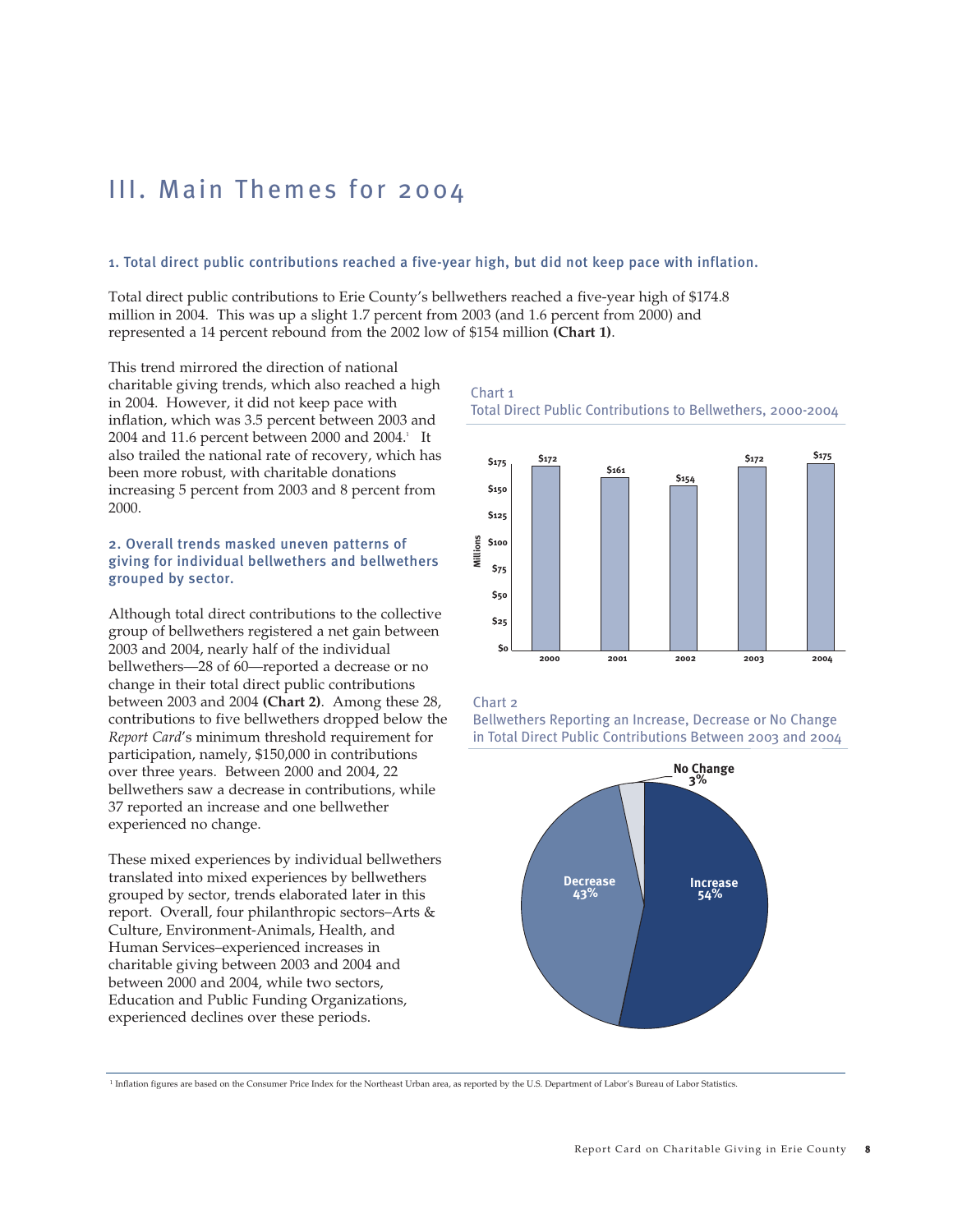#### 3. Current fiscal and operational challenges were revealed in communications with bellwether CEOs in 2005.

*Some bellwethers completing the survey in 2005 reported that lack of funding, personnel cuts and reorganizations made providing data for this year's Report Card much more difficult than in the past. Although such fiscal and operational challenges in 2005 are not revealed by data in this report for 2004, the current fiscal picture for area bellwethers reflects and foreshadows troublesome times.*

*Substantive follow-up conversations with a representative group of bellwether executives in the summer and fall of 2005 confirmed that while charitable giving overall continued to rise slightly, it did not make up for increased nonprofit expenses and declines in government support.* 

#### 4. In 2004 significantly more bellwethers had responded to trends in giving by taking cost-cutting and revenue-enhancing measures, as compared to 2003.

*Bellwethers responded much more proactively in 2004 compared to 2003 when 40 percent of bellwethers reported not yet taking any cost-containment measures (or saying that the survey question did not apply to them). In contrast, 98 percent of bellwethers reported acting in 2004 to adapt to reduced levels of charitable giving and/or cutbacks in government funding.* 

*Bellwether boards of directors were also more responsive in 2004, compared to 2003 when nearly half had not taken any revenue-enhancing action to mitigate reduced levels of giving. In 2004, all reporting board chairs indicated that their board had responded (or had plans to respond) to decreases in charitable giving and/or cutbacks in government funding. Bellwethers' efforts to adapt to a fiscally strained environment are discussed in more detail in Responses to Trends below (Section VI).*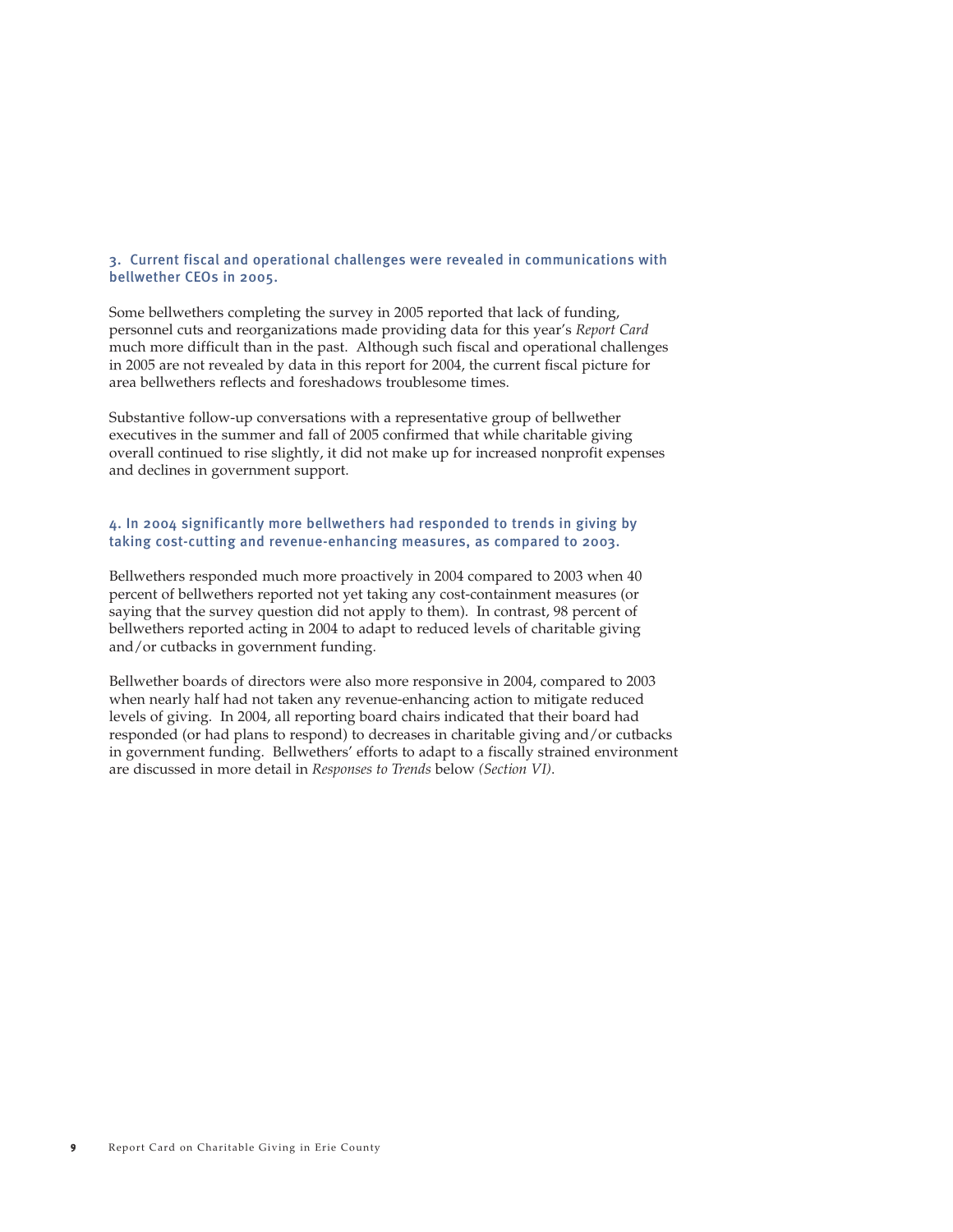## IV. 2004 Key Findings Consistent with Prior Years and National Trends

#### 1. Giving levels reflect macroeconomic factors.

*Erie County charitable giving generally reflects broader indicators of macroeconomic health. Since 2000, total direct public contributions closely followed changes in the Dow Jones Industrial Average, albeit with less volatility (Chart 3). As the stock market has declined and rebounded, so too have total direct public contributions to Erie County bellwethers.* 

*Since 2000, growth in consumer prices has slightly outpaced growth in Erie County's per capita income, implying scant new discretionary income available for increased charitable giving. Charitable givers not invested in the stock market may have been constrained by consumer prices that grew more rapidly than their incomes. The modest growth in the past year in total direct public contributions to bellwethers reflects this trend. Additional downward pressure on charitable donations stemmed from comparatively low local per capita incomes, which have consistently fallen below national averages for several decades (Chart 4).* **75**

#### Chart 5

Distribution of Total Direct Public Contributions to Bellwethers by Source, 2004



#### Chart 3

Total Direct Public Contributions Compared to Economic Indicators (Base Year 2000 = 100)



#### Chart 4

Per Capita Income, U.S. and Erie County

|      | <b>Erie County</b> | <b>U.S.</b> |
|------|--------------------|-------------|
| 1979 | \$11,887           | \$12,224    |
| 1989 | \$13,560           | \$14,420    |
| 1999 | \$20, 357          | \$21,587    |

#### 2. Individuals remain the largest single source of charitable giving*.*

*Consistent with past trends and national patterns, individual donors—as opposed to businesses, foundations and other sources—were the largest single source of direct charitable donations to nonprofits in Erie County. Gifts from individuals accounted for 53 percent of Erie County bellwethers' \$174.8 million in total direct public contributions in 2004, a percentage similar to that of past years (Chart 5). Similar to last year, 43 percent of bellwethers identified individual donations as their fundraising priority over the next 12 months, while over half of bellwethers planned to focus their fundraising efforts on other sources of donations.*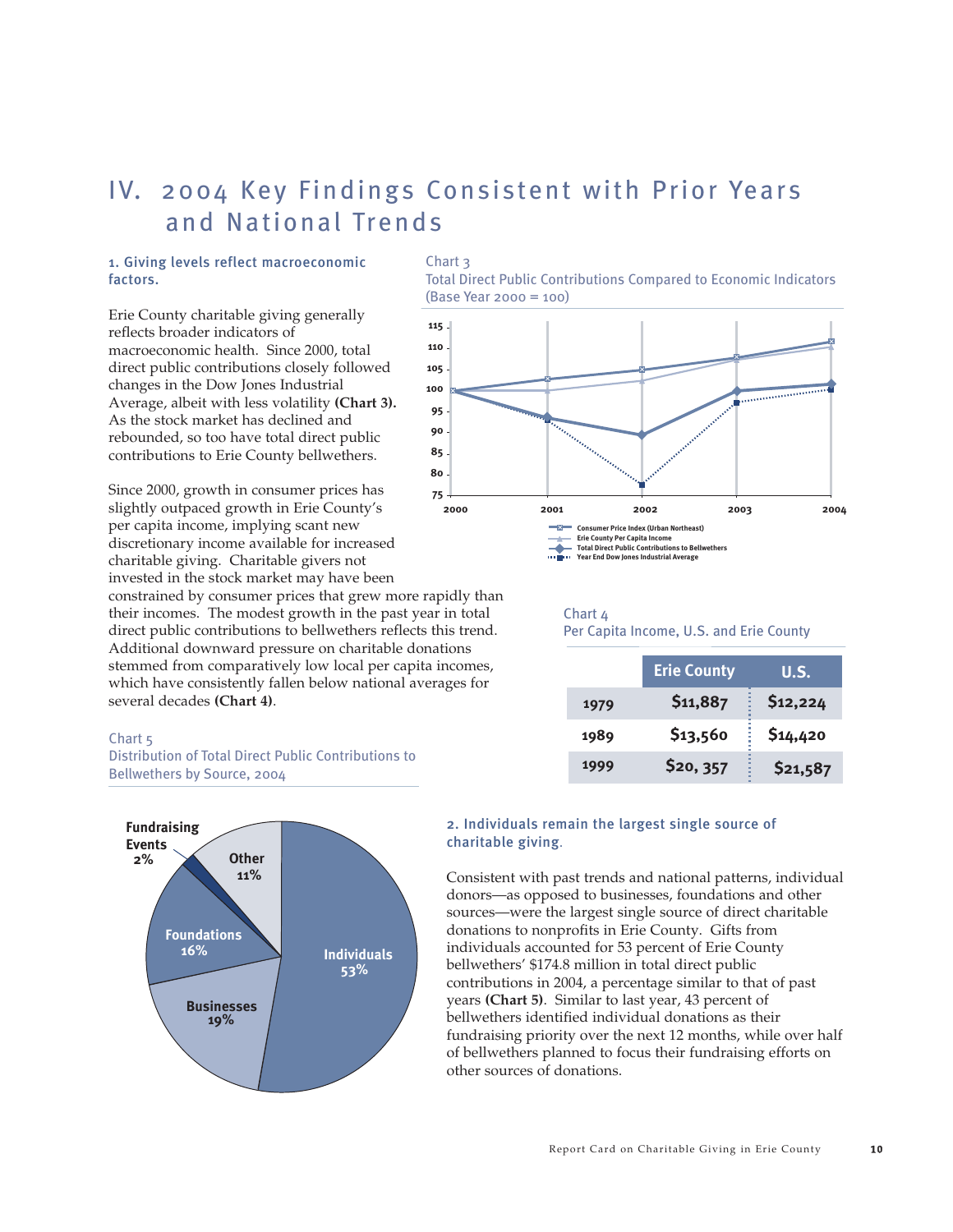|                      | <b>All Bellwethers</b> |         |  |
|----------------------|------------------------|---------|--|
| <b>Donation Size</b> | %Total                 | No.     |  |
| \$0-100              | 77%                    | 258,905 |  |
| \$101-1,000          | 21%                    | 70,755  |  |
| \$1,001-10,000       | 2%                     | 6,822   |  |
| \$10,001-100,000     | $\langle 1\%$          | 740     |  |
| \$100,001 or more    | $\langle 1\%$          | 97      |  |
|                      |                        |         |  |
| <b>Total</b>         | $100\%$                | 337,319 |  |

#### Chart 6 Individual Donations by Size Category, 2004

#### Chart 7

Total Direct Public Contributions to Bellwether Sectors by Year, 2000-2004



*Donations from individuals in Erie County would account for an even larger percentage of total direct public contributions if this report included donations to religious organizations, which come nearly exclusively from individuals (versus businesses and foundations). According to national data, which include giving to religious organizations, individual donations (including bequests) accounted for 84 percent of total donations in 2004.*

*Most individual donations come in small amounts. In Erie County, over 75 percent of the 337,000 individual donations in 2004 were for an amount under \$100 (Chart 6). Only 2 percent of individual contributions—just under 7,700 out of 337,000 exceeded \$1,000.* 

#### 3. Bellwethers in the Health and Education sectors received the majority of total direct public contributions.

*Together, Health and Education bellwethers received half of total direct public contributions in 2004. This is similar to the past years during which these two sectors received between 50 and 57 percent of total direct donations to Erie County bellwethers (Chart 7). 2 Donations to Health exceeded those to Education for the first time in 2004 primarily as a result of the conclusion of a major capital campaign by a single Education bellwether, coupled with an increase in giving to Erie County's Health sector.* 

*This trend is consistent with national patterns, which show Health and Education receiving among the largest proportions of total direct public contributions among these six sectors over the five-year combined period from 2000 to 2004 (Chart 8). The Human Services sector also received among the highest donations overall between 2000 and 2004 – 19 percent, the same level as Health. This is probably due to a spike in giving to Human Services after the September*

*11, 2001 terrorist attacks, as donations to Health exceeded those to Human Services in all other years since 2001.* 

<sup>&</sup>lt;sup>2</sup> Like those at the national level, several Health and Education bellwethers in Erie County are among the largest of the group of 60 nonprofits, not only in terms of charitable contributions *received but also in terms of employment, total revenues, payments for services provided and other factors.*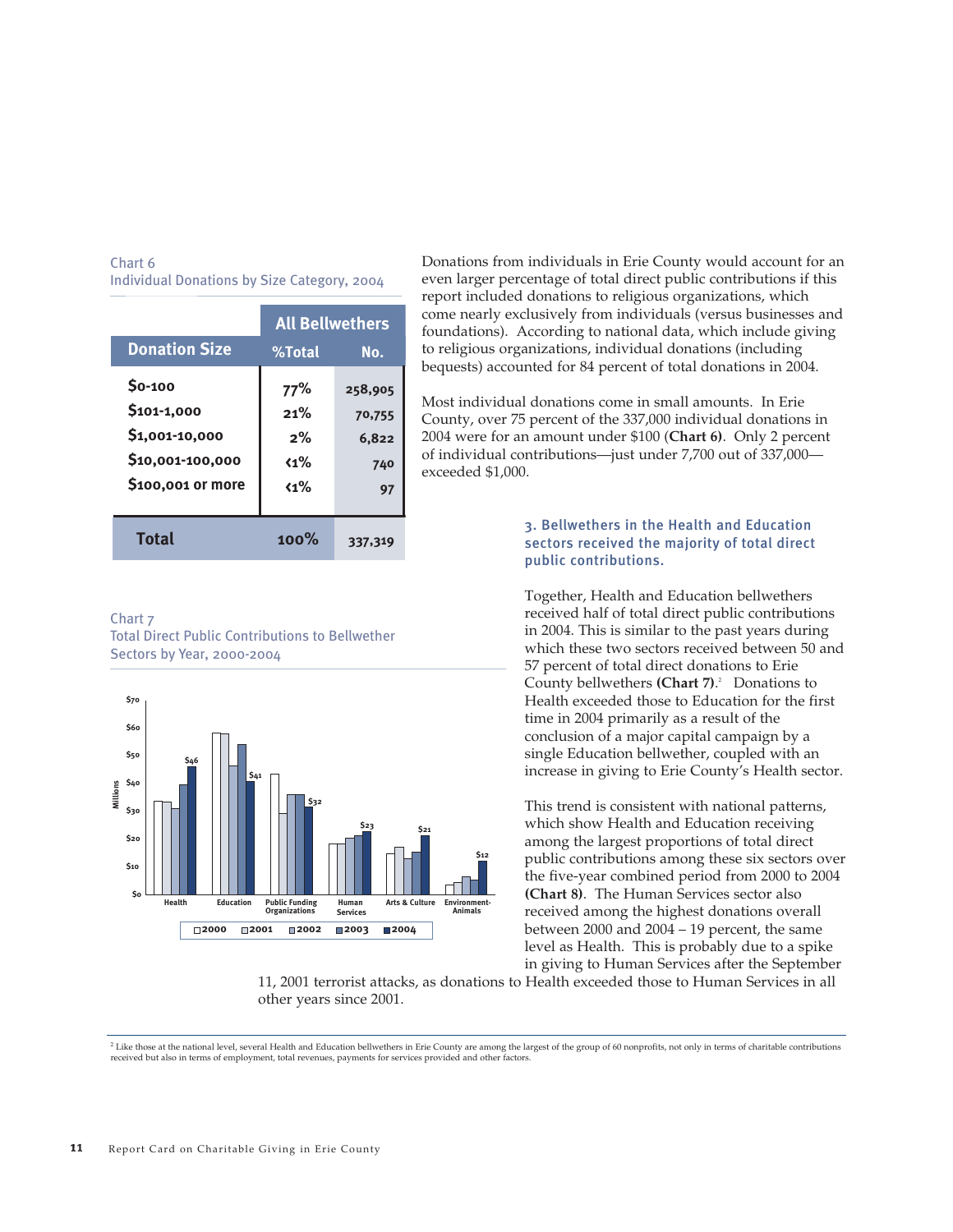4. Four of Erie County's six bellwether sectors have experienced recent and long-term increases in total direct public contributions, consistent with national trend*s.* 

*Mirroring national trends, four of Erie County's six bellwether sectors— Environment-Animals, Arts & Culture, Health, and Human Services—have experienced overall increases in total direct public contributions between 2000 and 2004 and in the one-year period from 2003 to 2004 (Chart 9).*

*While national and local trends have moved in the same direction, the magnitude of change has been more dramatic locally, reflecting the greater volatility across smaller numbers of bellwethers and exceptionally good years for several individual bellwethers.* 

*Both nationally and in Erie County, the Environment-Animals sector saw the largest single-year percentage gain between 2003 and 2004 and the largest long-term percentage gain since 2000. Also seeing increases, although at sequentially lower levels of magnitude, were the Arts & Culture sector, Health sector and Human Services sector. In terms of absolute dollars, the Health Sector experienced the largest dollar gain*

#### Chart 8 Distribution of Total Direct Public Contributions by Sector, U.S. and Erie County, 2000-2004



#### Chart 9 Change in Total Direct Public Contributions by Sector, U.S. and Erie County

|                                                          | 2003-2004          |          | 2000-2004          |            |  |
|----------------------------------------------------------|--------------------|----------|--------------------|------------|--|
| <b>Sector</b>                                            | <b>Erie County</b> | U.S.     | <b>Erie County</b> | U.S.       |  |
| <b>Environment -Animals</b><br><b>Arts &amp; Culture</b> | 126%<br>38%        | 7%<br>7% | 247%<br>44%        | 24%<br>22% |  |
| Health                                                   | 17%                | 5%       | 37%                | 17%        |  |
| <b>Human Services</b>                                    | 6%                 | 2%       | 24%                | 7%         |  |

*between 2000 and 2004, both nationally and in Erie County. At the same time, despite apparent gains, national growth in giving to the Human Services sector has been negative, after adjusting for inflation.* 

*Increases experienced by some sectors in Erie County, particularly Environment-Animals and Health, were positively affected by giving to major capital campaigns conducted by bellwethers in these sectors. In 2004, for instance, capital donations accounted for two-thirds of total direct support to Environment-Animals and over onethird of total direct giving to Health. These percentages are significantly higher than those reported by Erie County's other four sectors. In these sectors, contributions for capital in 2004 ranged from a low of 1 percent of total donations to Public Funding Organizations to a high of 20 percent of total direct donations to Education. Of course, some sectors depend more than others on generating capital, explaining some of this variation across the six sectors.*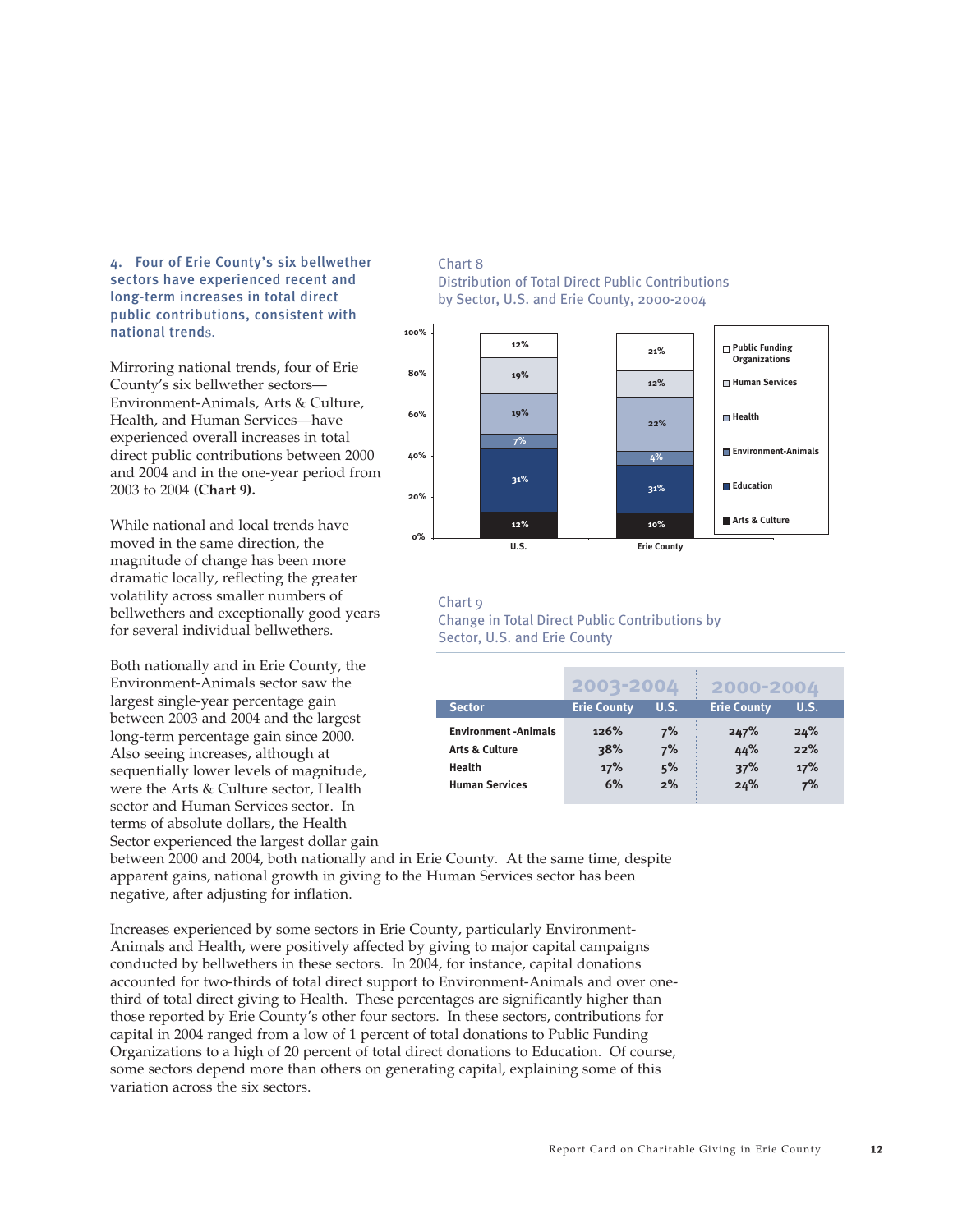## V. 2004 Findings Differing from Prior Years and National Trends

#### Chart 10

Total Direct Public Contributions to Bellwethers by Source, 2000-2004



1. Unlike national trends, giving patterns by source were mixed with only individual donations registering absolute increases in 2004.

*Charitable giving from foundations and businesses to Erie County bellwethers trended downward in 2004 after sharp rises in 2003 (Chart 10). Greatest in magnitude was the 22 percent decline in foundation giving from 2003 to 2004, although longer term foundation giving remained up 21 percent since 2000. Business donations saw a small 1 percent decrease, and therefore nearly sustained the record high levels of giving reported for this source for 2003. Donations generated through fundraising events declined by 25 percent, continuing a steady descent since 2000. Donations from individuals, up 10.3 percent (or \$8.6 million) from 2003, supported the overall increase in total direct public contributions to bellwethers in 2004.* 

*These patterns differ somewhat from national trends showing increased giving from all charitable sources in both the short term and long term (Chart 11).* 

#### Chart 11

Change in Total Direct Public Contributions by Source, U.S. and Erie County

|                                                               | 2003-2004               |                | 2000-2004          |                  |
|---------------------------------------------------------------|-------------------------|----------------|--------------------|------------------|
| <b>Source</b>                                                 | <b>Erie County</b>      | <b>U.S.</b>    | <b>Erie County</b> | U.S.             |
| <b>Individuals</b><br><b>Businesses</b><br><b>Foundations</b> | 10%<br>$-1\%$<br>$-22%$ | 4%<br>7%<br>7% | 8%<br>75%<br>21%   | 8%<br>12%<br>17% |
| <b>Fundraising Events</b>                                     | $-25%$                  | N/A            | $-39%$             | N/A              |

2. Nonetheless, giving from foundations and businesses in this region increased significantly over the long term and accounted for proportionally more of total public contributions than did foundations and businesses nationwide.

*Charitable giving from local businesses and foundations surged 46 percent between 2000 and 2004, compared to the 16 percent gain reported nationwide. In 2000, giving from local*

*businesses and foundations accounted for about one-quarter of total donations, compared to 35 percent of total public contributions to Erie County bellwethers in 2004. In contrast, Giving USA reports that foundations and businesses accounted for 16 percent of total direct public contributions nationwide in 2004.* 

*The larger reliance upon individual donors nationally—76 percent of total donations in 2004, rising to 84 percent including bequests—reflects, in part, donations to religion, which account for about one-third of total giving across the nation and come nearly exclusively from individuals. Such donations are not accounted for in the Report Card.*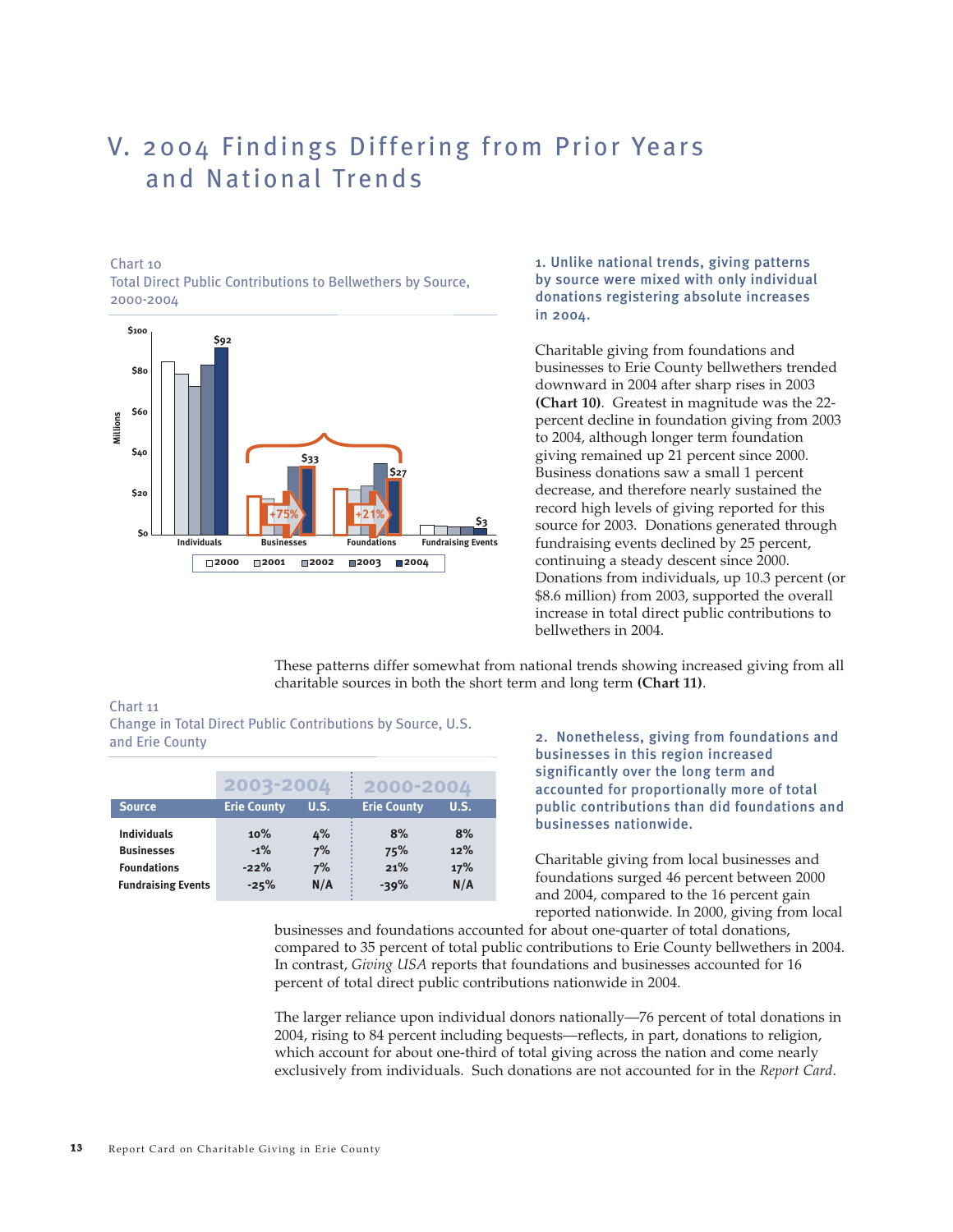*However, these figures are consistent with longer term trends. For the five year combined period between 2000 and 2004, donations from Erie County's businesses and foundations accounted for 30 percent of total donations to bellwethers (Chart 12). Across the nation, giving by businesses and foundations accounted for 16 percent over the same fiveyear combined period.* 

#### 3. Bequest gifts to Erie County bellwethers, up slightly between 2003 and 2004, were down significantly between 2000 and 2004, in contrast to stable national levels.

*As a subset of individual gifts, bequest gifts, which are received upon the death of donors who have named an organization in their will, rose a slight 2 percent from 2003-04, offsetting little of the longer-term decline of 29 percent between 2000 and 2004 (Chart 13). This pattern contrasts with national patterns which show bequest gift levels rising a robust 9 percent between 2003 and 2004 and completing a recovery to 2000 levels (Chart 14).*

*Without additional data, it is difficult to interpret Erie County's trends and differences from the national pattern. Local bellwethers appear to be placing less emphasis upon planned giving than their national counterparts. This year's data revealed that only 5 percent of bellwethers report planned giving as their top fundraising priority over the next 12 months. This may suggest that few bellwethers are targeting bequests and planned giving as a top fundraising priority. It further suggests that bellwethers have not aggressively pursued planned giving as a long-term strategy for sustaining the local nonprofit sector into the future. 3*

#### Chart 12

Distribution of Total Direct Public Contributions by Source, Erie County and U.S., 2000-2004



Chart 13 Bequest Gifts, 2000-2004



#### Chart 14

Change in Total Bequest Gifts, U.S. and Erie County

|                 | 2003-2004          |             | 2000-2004          |       |
|-----------------|--------------------|-------------|--------------------|-------|
| <b>Source</b>   | <b>Erie County</b> | <b>U.S.</b> | <b>Erie County</b> | U.S.  |
| <b>Bequests</b> | $2\%$              | 9%          | $-29%$             | $0\%$ |

*<sup>3</sup> While it is possible that many bellwethers have made bequests and/or planned giving a priority, only 5 percent selected it on the survey as their organization's single top fundraising priority over the next 12 months.*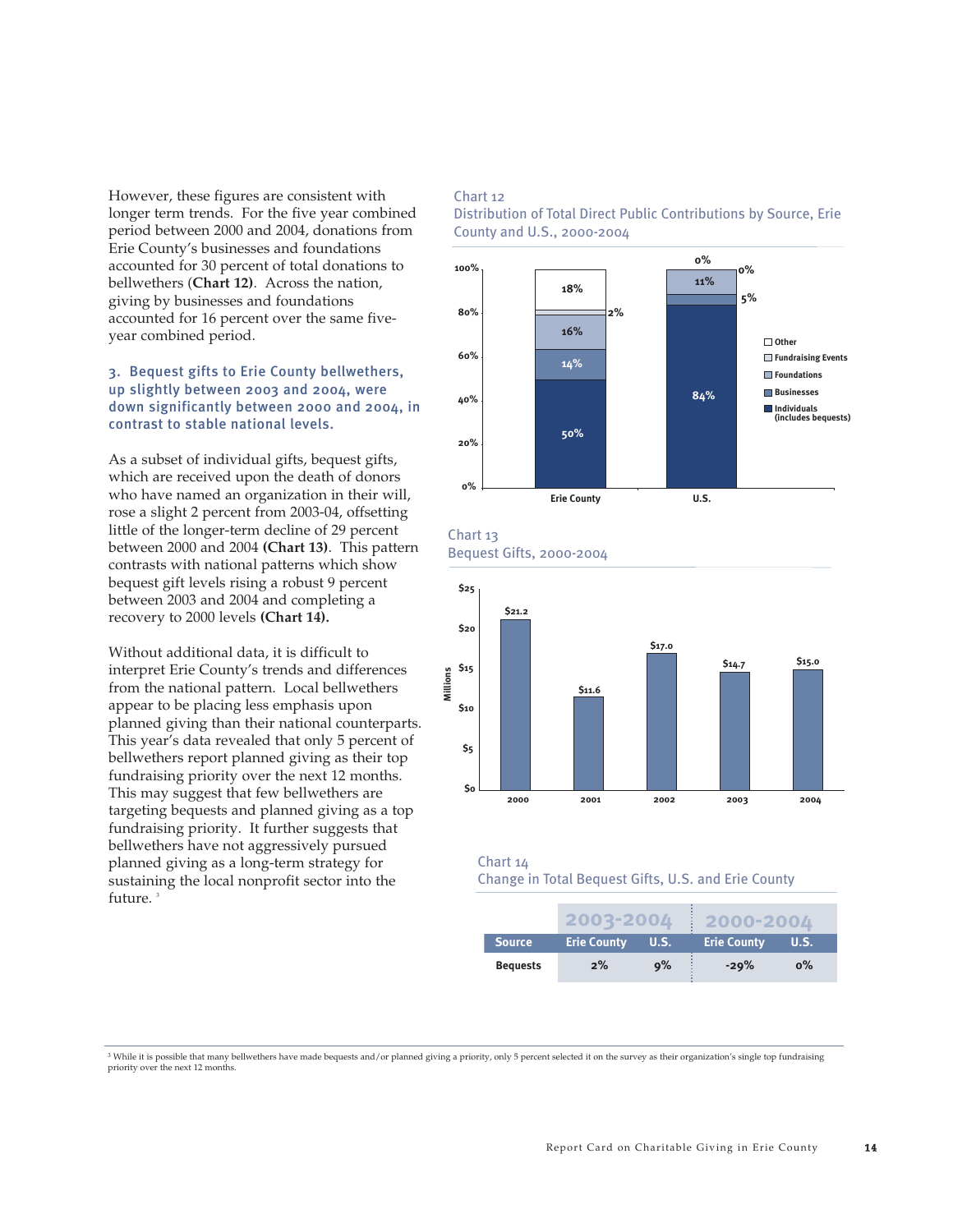#### 4. Inconsistent with national trends, two of Erie County's six bellwether sectors experienced both short-term and long-term declines in total direct public contributions.

*Total direct public contributions to Education and Public Funding Organizations in Erie County continued to slip from 2003 to 2004, intensifying long-term declines of 30 percent and 27 percent, respectively, since 2000 (Chart 15).*

#### Chart 15

Change in Total Direct Public Contributions by Sector, U.S. and Erie County

|                                                         | 2003-2004          |          | 2000-2004          |           |
|---------------------------------------------------------|--------------------|----------|--------------------|-----------|
| <b>Sector</b>                                           | <b>Erie County</b> | U.S.     | <b>Erie County</b> | U.S.      |
| <b>Education</b><br><b>Public Funding Organizations</b> | $-25%$<br>$-12%$   | 5%<br>7% | $-30\%$<br>$-27%$  | 7%<br>12% |

*Although these one-year declines down \$13.3 million for Education and \$4.4 million for Public Funding Organizations—reflect in part the conclusion of a major capital campaign by one large Education bellwether and a change in reporting of donations by one large Public Funding Organization, the trend remains contrary to the national picture, which recorded modest increases for both sectors.* 

*Giving USA notes that the overall increase to the Education sector nationally reflects a mix of declines in alumni giving participation rates coupled with more than offsetting increases in the average dollar gift amount per alumnus.* 

*The decrease reported by Erie County's Public Funding Organizations reflects in part an intentional strategy of the United Way of Buffalo & Erie County to emphasize undesignated giving (or Community Care) resulting in a reduction in designated giving. The decline also reflects that certain large corporate campaigns are now processed on a national basis, resulting in financial reporting containing only those contributions directed toward our local community.*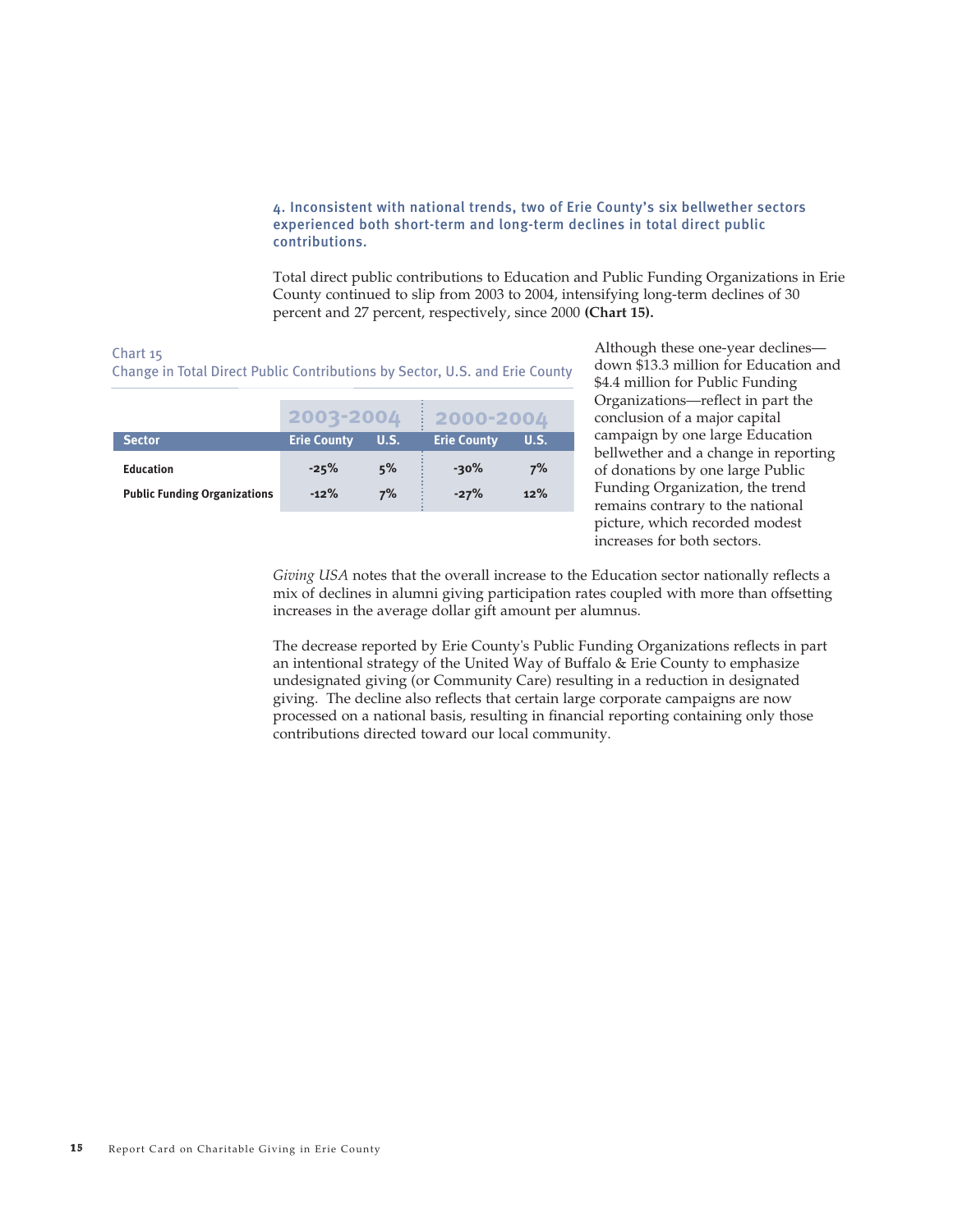## VI. Responses to Trends

#### 1. Cutbacks in government funding have had varied impacts on client populations.

*Among the 43 bellwethers that reported receiving government funding in 2003 and/or 2004, 23, or slightly more than half, reported declines, while 20 reported*

*increases, with the percentage of bellwethers reporting decreases being highest in the Education and Public Funding Organizations sectors. It is therefore not surprising that half of bellwethers reported an impact on client populations from declines in government funding (Chart 16).* 

*Bellwethers cited client impacts ranging from reductions in the number of clients receiving services (27 percent of bellwethers reporting), higher fees (15 percent) and longer waiting times (10 percent). Half of the bellwethers reported that the question was not applicable or that cutbacks in government funding had no impact on client populations. The size of this latter group of bellwethers could be overstated if bellwethers did not have in place the systems necessary to document, track and monitor impacts of government funding cutbacks.* 

#### 2. Bellwethers pursued a multi-pronged approach in adapting to reduced levels of charitable giving and/or cutbacks in government funding.

*Bellwethers took multiple actions in 2004 to raise revenues and reduce expenditures in response to fiscal conditions and giving trends.* 

*To raise revenues, more than half of bellwether CEOs reported stepping up fundraising efforts, while nearly one-quarter increased fees (Chart 17).* 

*To lower expenditures, over one-third of bellwether CEOs reported laying off workers*

*and relying more on volunteers. Almost one-third reduced or cut program services. A somewhat more popular response, reported by 41 percent of bellwethers, was to pursue more cross-sector or cross-organization collaborations.* 

#### Chart 16 Impacts of Declines in Government Funding on Client Populations, 2004



#### Chart 17

Responses to Reduced Levels of Charitable Giving and/or Cutbacks in Government Funding, 2004

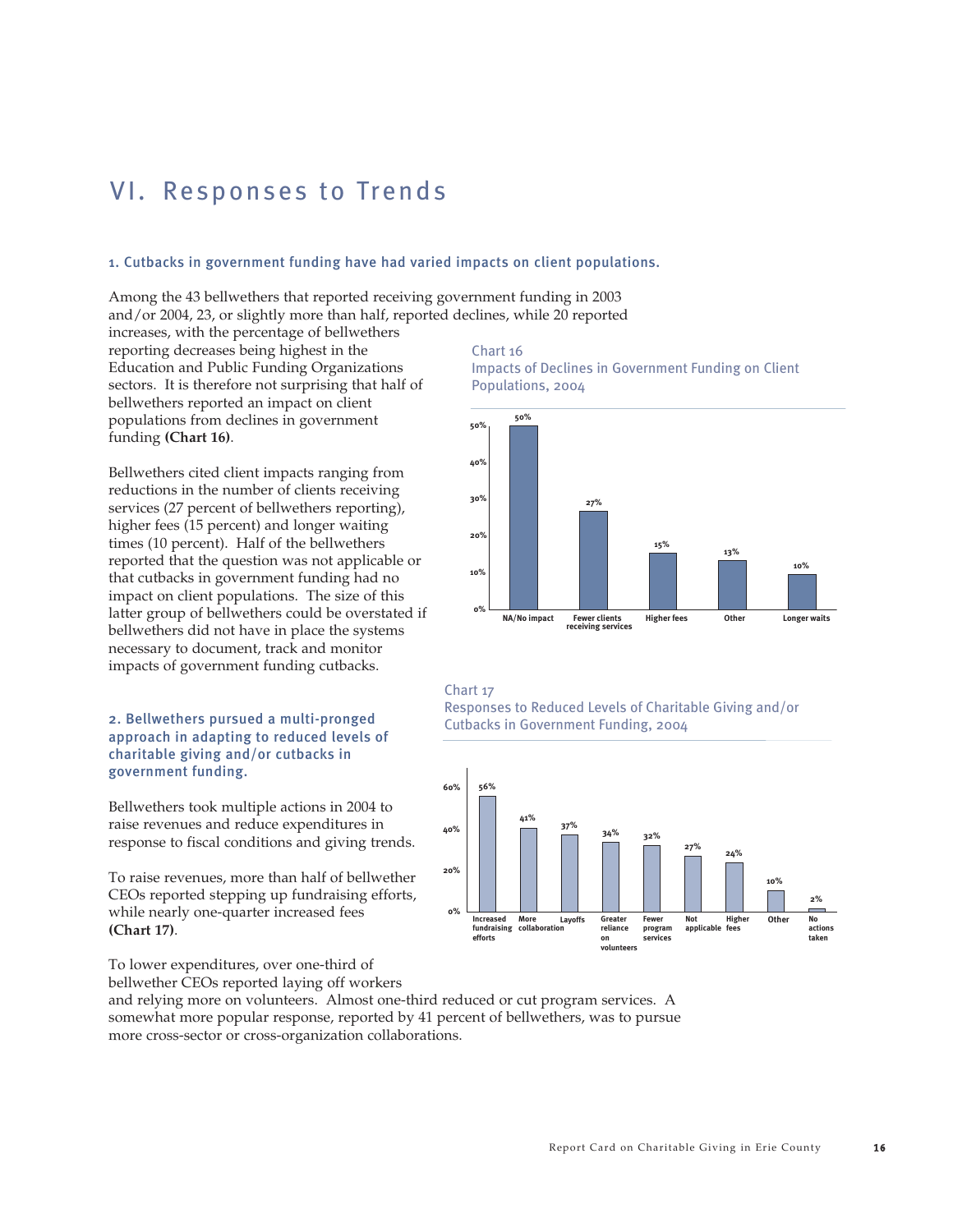

#### Chart 18 Areas of Collaboration With Other Organizations, 2004

*The most common form of collaboration involved program services and facilities, followed by marketing, administration and fundraising (Chart 18). Only 15 percent of bellwether CEOs reported taking no collaborative actions to reduce costs, increase revenues and/or improve service delivery.* 

*At least half of participating board chairs cited the development of fundraising strategies, community engagement, greater collaboration and increased financial support by the board as ways in which their board responded (or planned to respond) in 2004 to decreases in charitable giving and/or cutbacks in government funding.* 

*Bellwethers responded more proactively in 2004 compared to 2003 when 40 percent of bellwether CEOs reported not yet taking any cost containment measure (or reporting that the survey question did not apply to them). Only 2 percent reported taking no action in 2004. The percentage of bellwethers reporting increased reliance on volunteers increased 12 percentage points, from 22 percent in 2003 to 34 percent in 2004. The proportion of bellwethers reporting participation in more collaborations increased 10 percentage points, from 31 percent in 2003 to 41 percent in 2004. More bellwethers reported layoffs (37 percent in 2004 compared to 30 percent in 2003) as well as fewer program services (32 percent in 2004 compared to 27 percent in 2003).*

*Bellwether board chairs also responded (or had plans to respond) in greater numbers in 2004, compared to 2003 when nearly half indicated that no revenue enhancing*



*measures had been taken by the board. In 2004, not one reporting board chair indicated that no actions had been taken (or were planned for the future). Seventy-one percent said their board had responded (or had plans to respond) by developing new fundraising strategies, up from 37 percent in 2003. At the same time, 45 percent reported increased financial support by the board, up from 16 percent in 2003.* 

3. Bellwethers most frequently selected gifts from individuals as the source of funding that helped compensate for declines in government funding.

*The most common sources of higher funding levels, which helped compensate for declines in government funding, were gifts from individuals, reported by 35 percent of bellwethers (Chart 19).*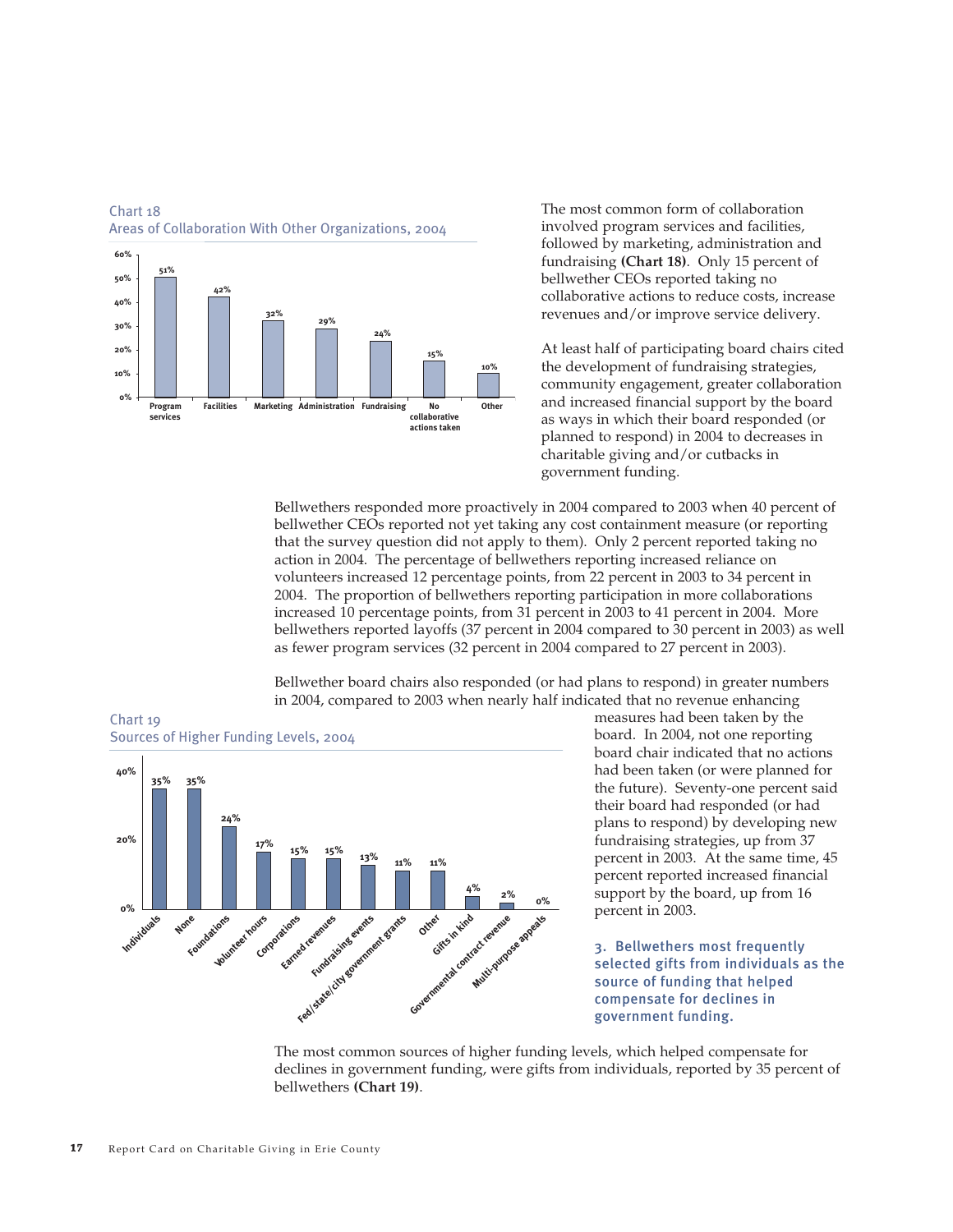*Bellwethers also drew upon greater foundation and corporate support with 24 and 15 percent of bellwethers, respectively, reporting higher funding levels from these sources. Other responses were additional volunteer hours (cited by 17 percent of bellwethers), increases in earned revenues through new memberships and ticket sales (15 percent), and increasing revenues from fundraising events (13 percent).* 

4. When asked to identify their organization's single fundraising priority over the next 12 months, bellwethers most frequently reported individual donations as their top priority.





*Consistent with these responses, 43 percent of bellwether executives and about the same*

*percentage of board chairs reported that gifts from individuals would be their fundraising priority over the next 12 months (Chart 20).* 

*The priority focus on individuals is consistent with that for 2003 and far outpaces the priority focus on businesses (15 percent of bellwethers), capital campaigns (15 percent) or foundations (7 percent). Whether the individual donor market has the capacity to fill the gap is uncertain.*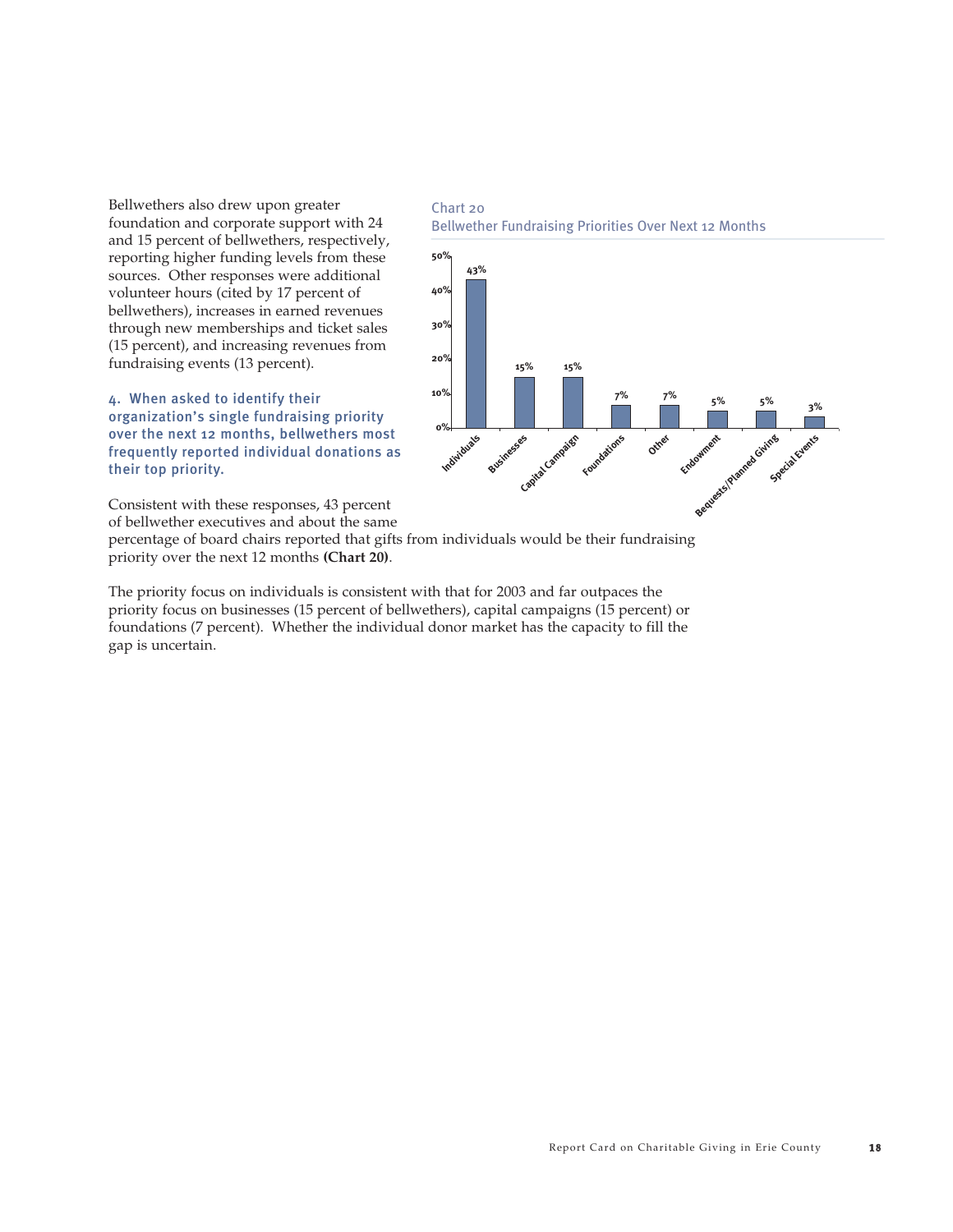## VII. For the Future

*A casual reader of this year's Report Card on Charitable Giving might think that our local nonprofit community is experiencing a rebound after weathering a few lean years. Indeed, a cursory glance at the data suggests that. Left with that impression, we might simply brush ourselves off, blink at the bright sun peeking over the horizon, and continue with business as usual. A deeper read of the data, however, brings us inevitably to the conclusion that we are in the tall weeds, and, unless we take quick and decisive action, in the tall weeds we shall remain.*

*For the past four years, these report cards have surveyed and analyzed the state of charitable giving in Erie County. The intent from the beginning was not only to present a snapshot of a given year's giving levels, but more importantly to develop an understanding of trends. The purpose? So that together we can work as a community to develop an agenda to address the ramifications of the trends we have been able to identify.* 

*It's important to define the term "we" as it is used in this section of the report. As we see it, there are four levels of "we" who must both pay attention to and act on the very serious issues raised in this document:*

- *The individual agencies (both boards and staff)*
- *The six nonprofit sectors*
- *The entire nonprofit community, and*
- *The broader community as a whole*

*There is much that can be done to address our current situation, and all of us can play a role. What follows are some key questions posed to spur dialogue and action at each of the levels laid out above.*

#### Individual Agencies

## *How might we …*

*Expand on the recent successes in reducing operating costs within agencies, recognizing that securing operating funds continues to be a challenge?*

*Identify potential partners and/or collaborators in a systematic way?*

*Ensure that boards of directors understand they represent not only the organizations they lead but also the community at large?*

#### Each Sector

## *How might we …*

*Create ongoing networks among agencies to foster opportunities for collaboration and sharing?*

*Engage sector-specific funders in shaping a vision for the sector and their role in it?*

*Develop a standardized "state-of-the-sector" position statement to educate the broader community on the current conditions facing the sector as well as the sector's recent achievements, impacts (including fiscal), opportunities and challenges?*

*Foster an environment where program expertise is leveraged?*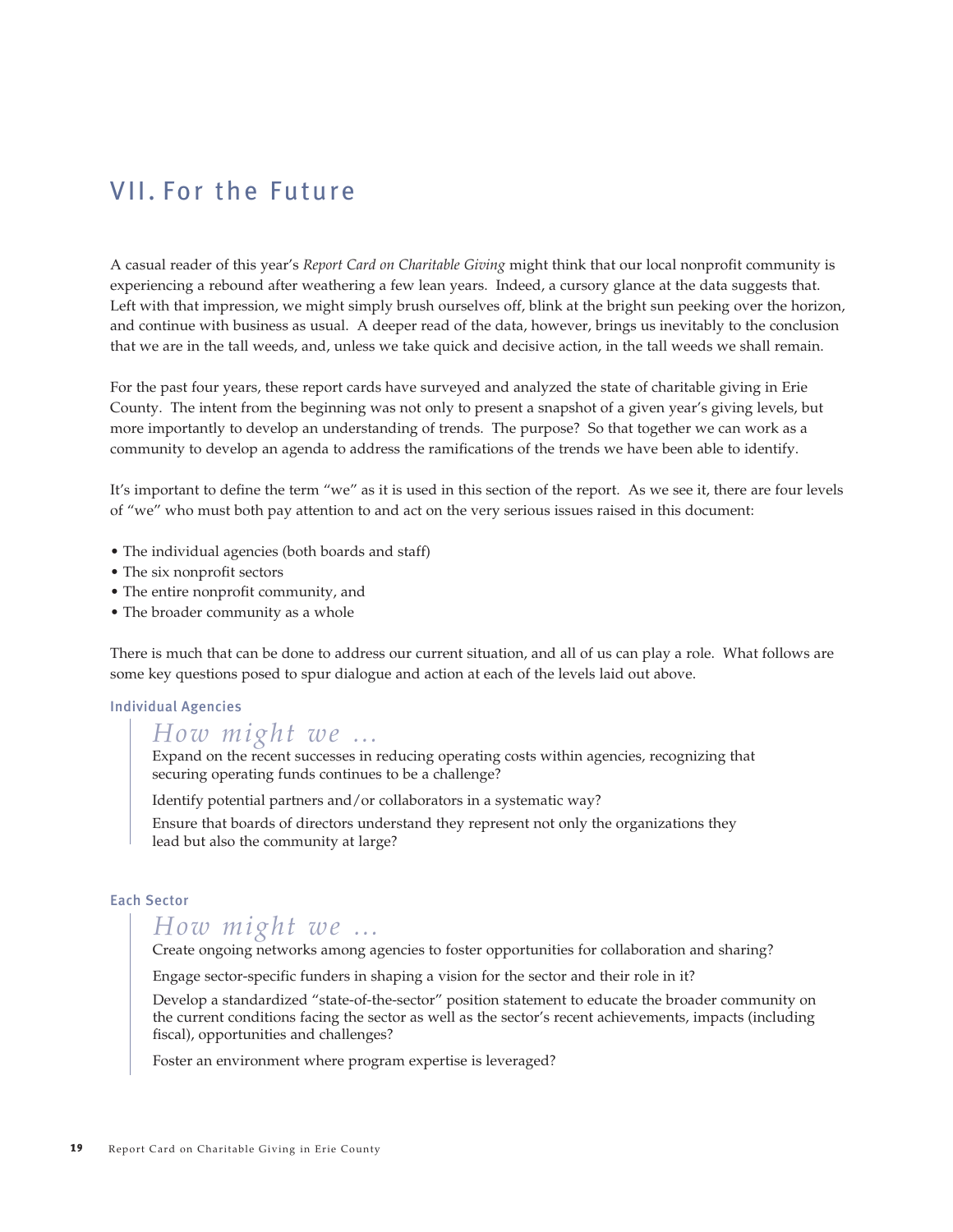#### The Nonprofit Community

## *How might we …*

*Determine an appropriate and sustainable size for the nonprofit community as a whole?*

*Create an environment where affinities are sought for innovative program concepts within existing agencies before creating new agencies to implement them?*

*Engage the broader community in supporting the nonprofit sector into the future through bequest and planned giving?*

*Advocate for fair and just allocation of government dollars to work in all sectors in concert with the broader community?*

#### The Broader Community

## *How might we …*

*Awaken the community to the gravity of the threats to the long-term viability of the nonprofit sector? Define a new partnership with the media to educate people about the concerns and challenges faced by nonprofit agencies and consumers of the services they provide?*

*Participate in the development of an agenda for change?*

*Advocate for and ensure the implementation of that agenda?*

*These are some of the thought-provoking questions. You may have additions. Some of the questions may make us uncomfortable. However, our responses, at every level of "we," will spell out the difference between creating our future and simply letting it happen to us.*

*Clearly, the current climate is daunting. While there is much work to be done, this Report Card gives evidence that the will and capacity to do things differently exists.* 

*We look forward to continuing our dialogue about this report's findings and responding effectively to its implications. Thank you.*